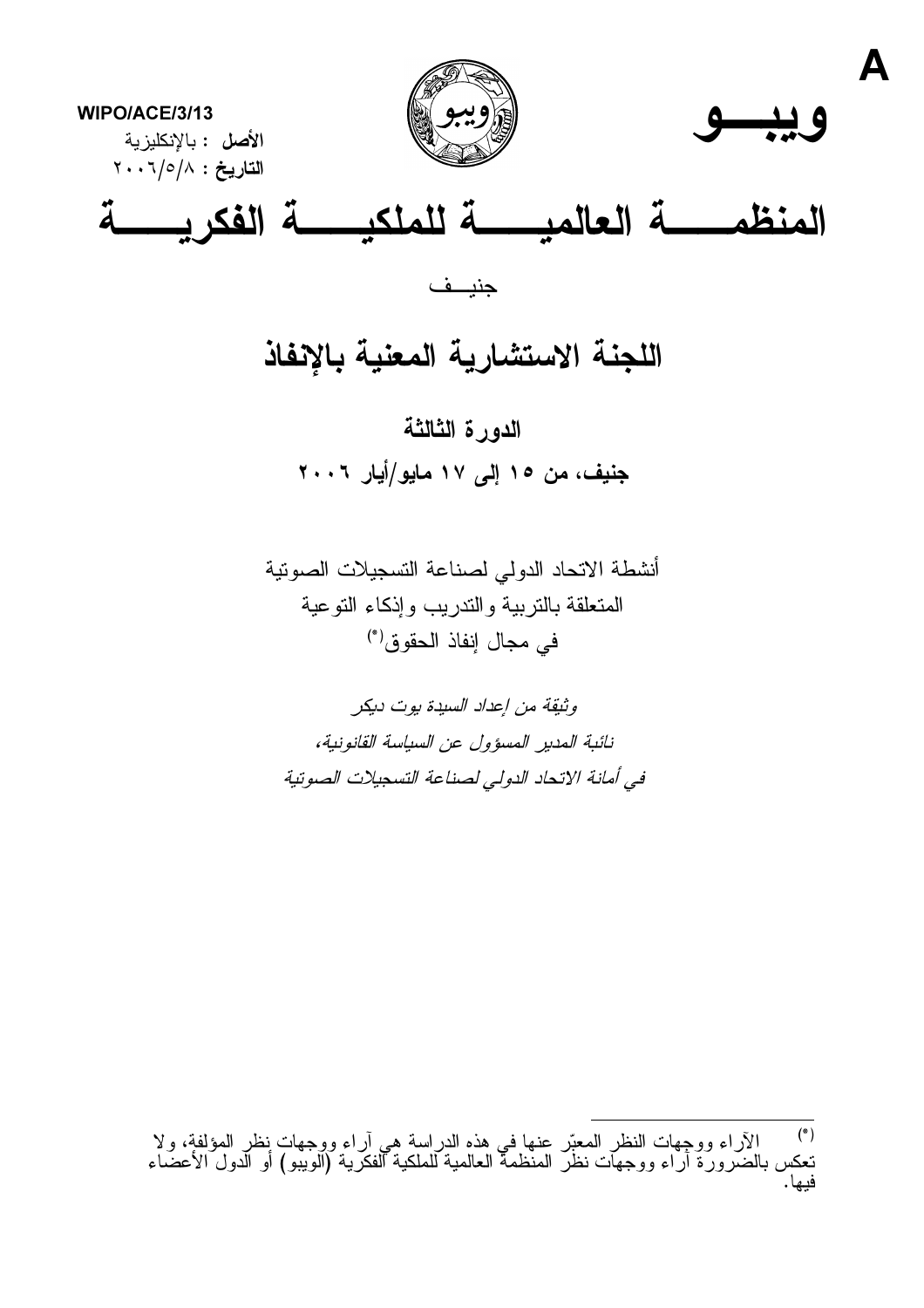أنشطة الاتحاد الدولي لصناعة التسجيلات الصوتية المتعلقة بالتربية والتدريب وإذكاء الوعي في مجال إنفاذ الحقوق

مابو /أبار ٢٠٠٦

يمثل الاتحاد الدولي لصناعة التسجيلات الصوتية صناعة التسجيل في العالم أجمع، ويبلغ عدد أعضائه أكثر من ٤٠٠ ١ مَنتج وموزع في ٧٠ بلداً في أوروبا وشمال وجنوب أمريكا وأسيا والمحيط الــــهادئ وأفريقيا. ويضم الاتحاد بين أعضائه أهم شركات التسجيل المتعددة الجنسيات ومئات شركات التسـجيل المستقلة الكبيرة والصغيرة التي يقع مقرها في جميع أنحاء العسالم و٤٨ جمعيـــة وطنيـــة صناعيـــة. ويضطلع أعضاء الانحاد بإنتاج وتوزيع التسجيلات الصوتية التي نمثل مختلف انطباعــــات الإنســـان بالموسيقى سواء الموسيقى الشعبية أو الكلاسيكية أو الثقافية أو الجاز أو الفولكلور .

ويتمثَّل جانب مهم من رسالة الاتحاد في تعزيز قيمة الموسيقي في العالم، والعمل بالتعاون الوثيق مــــع الحكومات والمشرعين وسلطات إنفاذ القانون في العالم. ويخصص الانحاد مـــوارد ضخمـــة لتثقيــف ونوعية صانعي القرارات وعامة الجمهور، ويستحدث مواد وبرامج نعليمية ونربويــــة، ويســـهم فــــي تدر بب ضباط انفاذ القانون.

ويشرح النقرير الوارد أدناه عمل فريق الاتحاد المعني بإنفاذ القانون في مجال إذكاء النوعية وتدريـــب وكالات إنفاذ القانون، ويشرح من ثم بالتفصيل حملات الاتحاد التربوية.

#### إذكاء التوعية على أساس خبرة الصناعة بإنفاذ حق المؤلف  $\lambda$

يقدم مكتب الاتحاد في لندن والجمعيات الوطنية معلومات قيمّة إلى الحكومات بشأن مجموعة كبيرة من المسائل المتعلقة بالصناعة. ويشارك الانحاد في المشاورات، ويعلق على مشاريع القوانين، ويقدم إلـــي صناعة التسجيلات الصونية في العالم نظرته وخبرته بشأن مجموعة كبيرة من المسائل المرتبطة بحق المؤلف والإنفاذ.

وكرد فعل للقرصنة المادية، أي إنتاج ونشر دعامات موسيقية مقلدة مثل الأقراص المدمجة وأقـــــراص الفيديو الرقمية، يصدر الاتحاد منشورات تهدف إلى إذكاء التوعية بمشكلة القرصنة في مختلف بلـــدان العالم. ومن أمثلة ذلك نشرة الاتحاد المنعلقة بالإنفاذ، والتـي يصدر ها ثلاث مرات فـي السنة ويرســــــلها إلى سلطات الإنفاذ في العالم ويقدم إليها معلومات حديثة عن نتائج تحقيقاته وتعاونه مع سلطات الإنفــلذ المحلبة.

ونتشر إدارة الاتحاد المعنية بالإنفاذ أدلة نرمى إلى نعريف مجموعة كبيرة من الأشخاص بالمنتجــــات المقر صنة. وينشر الاتحاد در اسات استقصائية عن فعالية تقنيات التحقيق والإنفاذ، ويستخدمها في وقت لاحق لإعداد كتيبات إر شادية.

#### تدريب المسؤولين عن إنفاذ القانون  $-7$

يخصص الاتحاد موارد مهمة لتدريب المسؤولين عن إنفاذ القانون في المؤتمرات والحلقات التدريبيـــة. وإذا كان الاتحاد ينظم الحلقات التدريبية ويدير ها، إلا أنه غالبا ما يشارك في الحلقات التدريبية التـــــي تنظمها المجموعات الوطنية والأطراف الأخرى. كما أنه يشرف على الندريب أحياناً بالنعـــــاون مــــع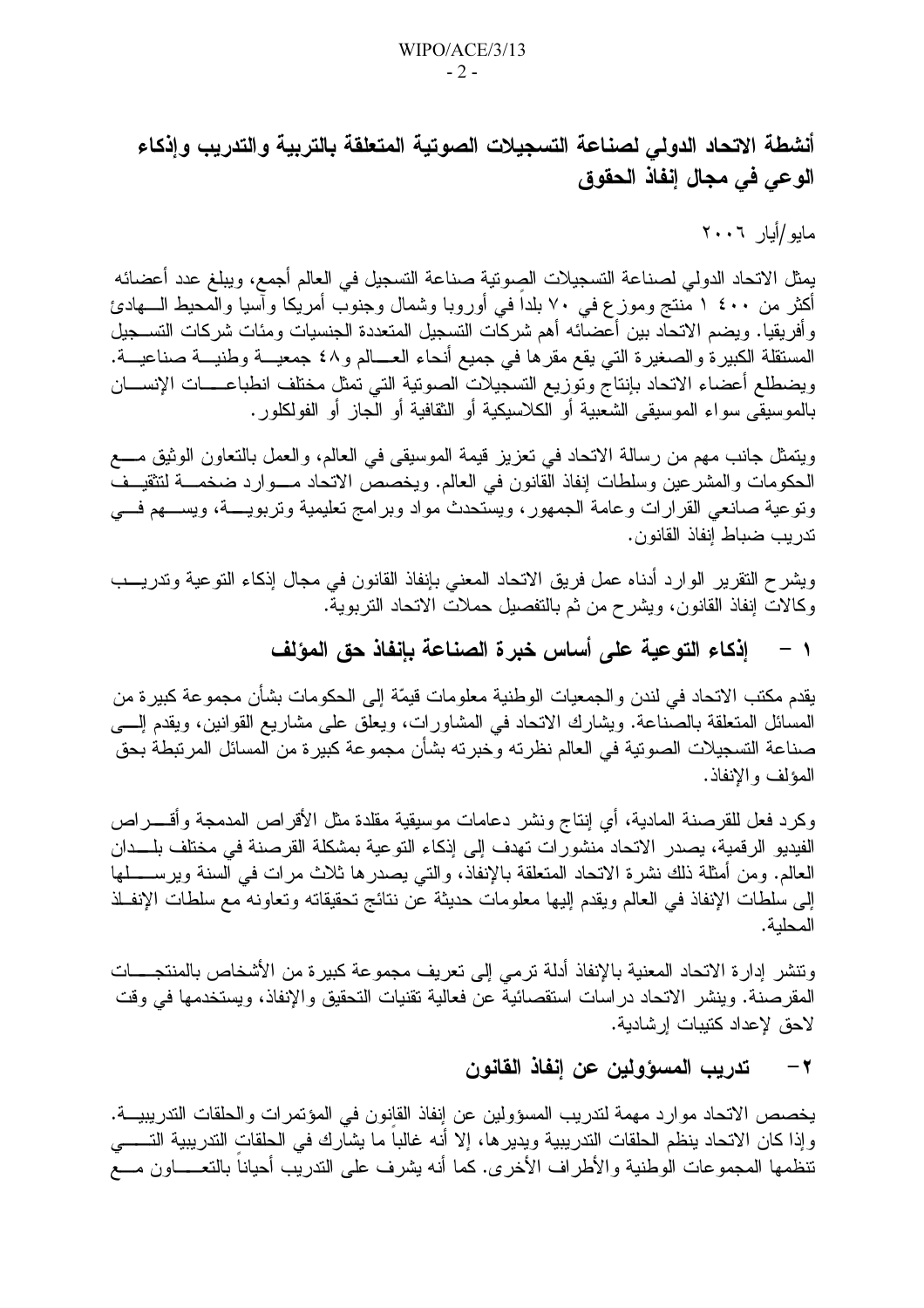بعض المنظمات الأخرى مثل رابطة مشاريع ميكروسوفت وشركة ميكروســـوفت. ويرتبـــط الاتحـــاد ارتباطًا وثيقًا برابطة مشاريع ميكروسوفت ويشترك معها أحيانا في نتظيم الاجتماعات.

وأشرفت أمانة الاتحاد بالنعاون مع المجموعات الوطنية النابعة للانحاد على إدارة عــــدد كبـــير مـــن الدورات الندريبية لضمان نجاح النعاون بين المؤسسات الصناعية الوطنية والسلطات الجمركية علسى الأخص .

وسجل الاتحاد برنامجاً ندريبياً على شبكة الإنترنت، ويتوفر البرنامج حالياً للشركات الوطنية لصناعـــة التسجيلات. ويستكمل الاتحاد ذلك البرنامج في الوقت الراهن من أجل إعداد نسخ بالإسبانية والبرتغالية بناء على طلب جمعيات أمريكا اللاتينية الأعصاء في الاتحاد.

ويحتفظ الاتحاد لأغراض الإنفاذ بمختبر للطب الشرعي على قرص ضوئسي تعسترف بسه وحسدات متخصصة عديدة لإنفاذ القانون في العالم. وقد درب الاتحاد عدداً كبيراً من الوحدات الوطنيـــة لإنفـــاذ القانون سواء بدعوة موظفيها للندريب أو بزيارة بلدانهم لإسداء المشورة إلى أفرقة الطــــب الشـــرعى المتخصصة فيما يتعلق بإنشاء المختبر ات.

ونتحمل مكانب الاتحاد الإقليمية والمؤسسات الصناعية الوطنية مسؤولية إعسداد السبرامج الندريبية بمساعدة منتجات الدعم والملفات وأشرطة الفيديو وغيرها من المواد التبي يقدمها المكتب المركزي فسي لندن. وتستهدف البر امج التدريبية التي يرعاها الاتحاد تلبية احتياجات تدريبيـــــة محــــددة فــــي أغلـــب الأحيان، ومساعدة وحدات الندريب المتخصصة على توفير التسهيلات الندريبية في بلدانها. وغالباً مـــا تشمل البرامج التدريبية زيارات لمكتب الاتحاد لقضاء فترة تدريبية مكثفة أو زيارات لموظفى الاتحـــاد للبلدان المعنية.

ونشمل الدورات التدريبية التي ينظمها الغير بمشاركة الاتحاد برامج يتعاون فسمى إعدادهــا الاتحـــاد الأوروبي ومنظمة الجمارك العالمية وانتربول واليونسكو. ويجري الندريب عادة بالاشتراك مع أعضاء من إدارات الجمارك في الاتحاد الأوروبي ومنظمة الجمارك العالمية. وتستهدف تقنيات التدريب خلـــق مناخ نفاعلي ونشجيع الطلبة على الاشتراك في تمارين حل المشكلات. وأقام الاتحاد علاقــــات عمـــل وثيقة مع الاتحاد الأوروبي، وكانت البرامج التدريبية المشتركة والمخصصة لضباط الجمارك من بيـــن الأحداث الأفضل إعداداً. وعقد الاتحاد أيضاً دورات تدريبية بناء على مختلف البرامج التــــى رعاهـــا الاتحاد الأوروبي مثل (CARDS) و(PHARE) و(SECI).

وتستهدف أغلبية البرامج التدريبية التي ينظمها الاتحاد الهيئات المعنية بإنفاذ القانون والهيئات الإداريـــة التي تملك السلطة في مجال الملكية الفكرية، غير أن عدداً كبيراً من المتدربيــــن يفـــدون مــــن إدارات السلطة القضائية وجهاز النائب العام. ويرمى الندريب إلى ندريب المدربين كلما كان ذلك ممكنا.

تدريب المدربين

يهدف هذا المفهوم إلى دعم فعالية التدريب الذي يديره الاتحاد وأصبحاب الحقيوق الآخيرون الذيبين يدرسون للأشخاص المسؤولين عن الندريب في أكاديميات وكالات إنفــاذ القوانيـــن، ومضاعفـــة مـــا للدورات التدريبية الفردية من تأثير بالتالي. وقد طرأت تلك الفكرة إلى الأذهان منسسذ عسدة سسنوات و استغلها الاتحاد في مناسبات عديدة. وتستخدم منظمات أخر ي مثل منظمة الجمارك العالمية واليونسكو تلك الطريقة، وتنظم دورات مكثفة للمدربين لمدة ثلاثة أو أربعة أيام لدراسة كل جوانب إنفاذ حقـــــوق الملكبة الفكر بة.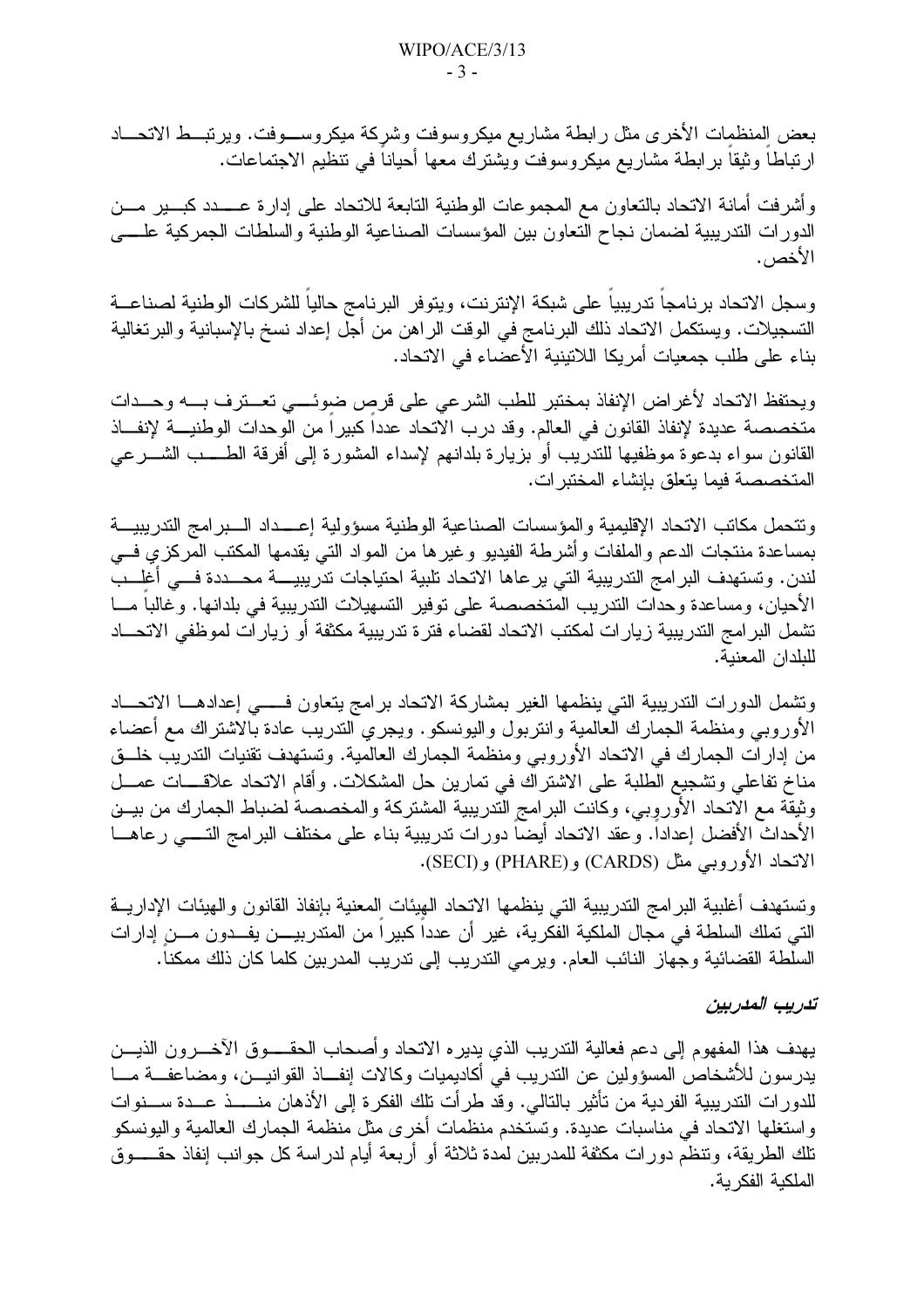وقد نظمت اليونسكو دورة تدريبية مماثلة في صوفيا (بلغاريا) في مايو/أيار ٢٠٠٤، حضرها ممثلون عن سبعة بلدان أوروبية. واضطلع الاتحاد بدور نشيط في إعداد نلك الدورة التي اعتبرت مثالا للبرامج الإقليمية الأخرى. ونتيجة لذلك، جرى تشجيع المشاركين في الدورة على عقد دورات في بلدانهم خلال سنة واحدة. وعقدت بالتالي دورات تدريبية في كرواتيا والبوسنة والهرسك وصربيا والجبـــل الأســـود ومقدونيا ورومانيا. وفي كل تلك الدورات، قدم الاتحاد المنشورات والمواد الندريبية أو كان من بيـــــن المدعوين للحضور .

#### الكتيبات والمواد التدريبية

في سنة ٢٠٠٠، نشر الاتحاد مواد تدريبية متنوعة في شريط فيديو عنوانـــــه "اقتفـــاء أثـــر قراصنــــة الموسيقى"، كما أصدر منشورا شاملا بعنوان "دليل إرشادي". ونرجمت المواد الندريبية إلى عدة لغات، من بينها العربية والصينية والإسبانية. وترجم الفصل الثالث من الكتيب الإرشادي الذي يتناول التعريف بالمنتجات إلى لغات أخرى يتوفر البعض منها على موقع الاتحاد على الوب

<http://www.ifpi.org/site-content/apresources/materials.html>.

ومن بين المنشورات الأكثر شيوعاً البطاقة Z، وهي دليل بحجم الجيب يمكن طيه شارك فـــي إعـــداده الاتحاد ورابطة مشاريع ميكروسوفت ونشر بالعربية والبلغارية والصينيـــــة والكرواتيـــة والهولنديـــة والانكليزية والألمانية واليابانية والماليزية والإسبانية والنابلندية.

#### التعاون مع انتربول

كان الاتحاد من بين الأعضاء الأوائل في فريق عمل الانتربول المعني بالجرائم المرتكبة فـــي مجـــال الملكية الفكرية. وكجزء من استراتيجية الفريق الطويلة الأجل والرامية إلى نحسين نوعيـــــة أعضـــــاء الانتربول بحقوق الملكية الفكرية (رجال الشرطة في ١٦١ بلدا)، حررت وحدة التدريب التابعة للاتحاد كتيبا تدريبيا عاما عن حقوق الملكية الفكرية. ويتوفر الآن كتيب الانتربول الــــذي نشـــر فـــي شـــكل الكتروني على قرص مدمج قابل للتسجيل باللغات العربية والانكليزية والفرنسية والإسبانية، وهي لغات الانتربول الأربع.

أمثلة من بعض البلدان المختارة

قبرص

دعى الاتحاد إلى حضور حلقة تدريبية في أكاديمية الشرطة في قبرص. وعقب التدريب لمدة أربعــــــة أيام، تمكن ضباط الشرطة من الحصول على ترخيص للتفتيش في مواقع مختلفة من الجزيرة مشــهورة ببيع منتجات مقلدة، ومهاجمة نلك المواقع بمشاركة خبراء من القطاع الخاص. وتحتفظ شرطة قــبرص الآن بوحدة صغيرة تختص بحقوق الملكية الفكرية.

#### ابسلندا

عقدت حلقتان تدريبيتان لضباط الجمارك في إيسلندا، وانتفع ثلث ضباط الجمارك بالتدريب. وبعد انعقاد الْحَلْقَتِينِ التَّدرِيبِيتِينِ بِيومِينٍ، صادر ضباط الجمارك أقراصا مقلدة في مستودع.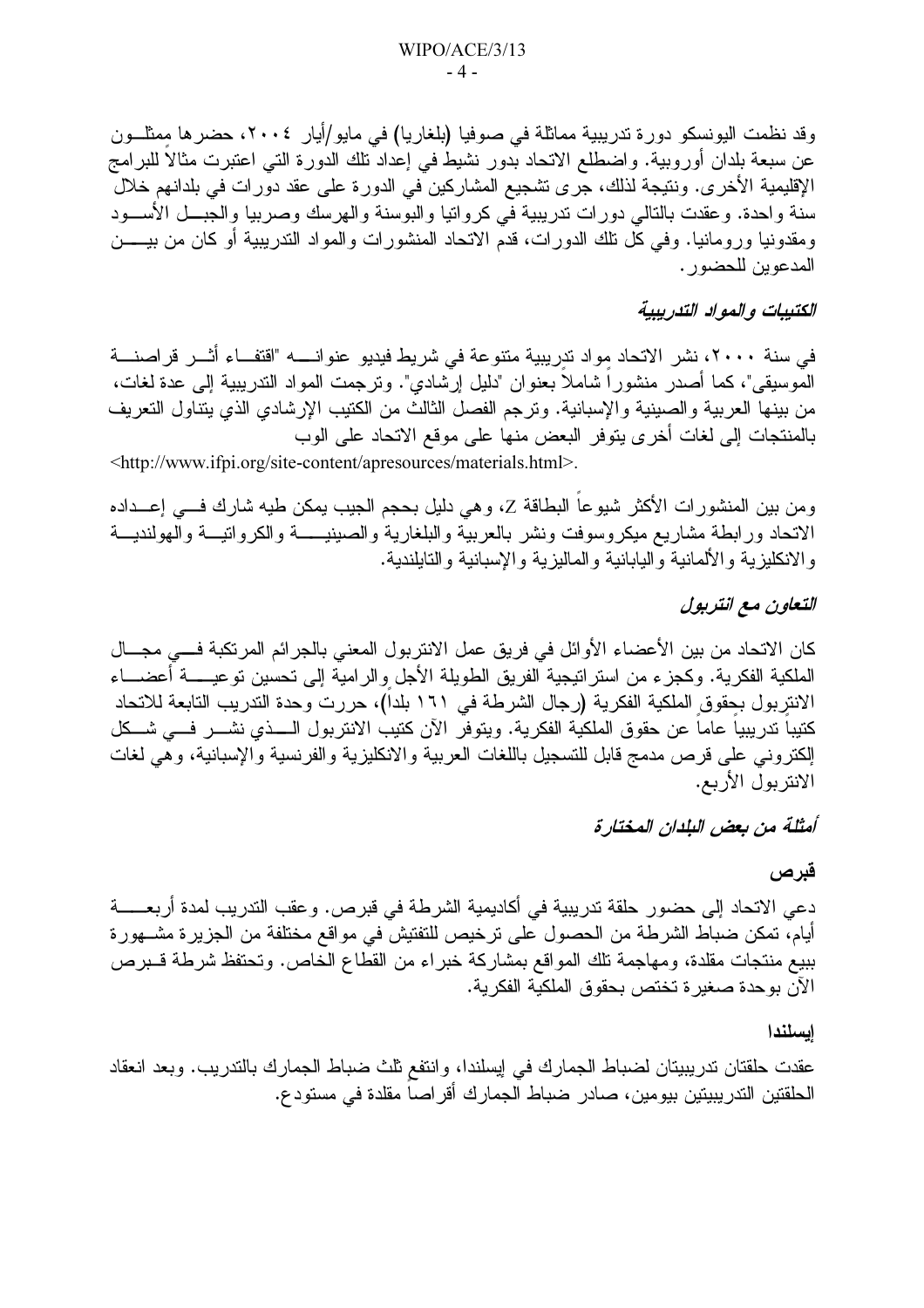#### إسبانيا

نظرا لازدياد معدلات القرصنة، زادت برامج التدريب، وتدرب نحو ٣٠٠٠ ضابط كل سنة وتزايــدت مصادرة المنتجات غير القانونية. ونتيجة لذلك، اختفى بائعو السلع المقلدة من الشوار ع وزادت مبيعات السلع الأصلية.

#### ينما

وقع الاتحاد مع السلطات الجمركية في بنما على مذكرة تفاهم، وأقام معها علاقات عمل بصورة وثيقــة منذ ذلك الحين.

#### تايلند

تدرس الحكومة التايلندية حالياً إمكانية الحصول على تسجيل للأدلة الجنائية علــــى قـــرص ضوئــــى. وكجزء من المشروع، أشرف الاتحاد على ندريب موظفي مكتب الملكية الفكرية وضبـــــاط الشــــرطَّة النابلندية الملكية على نموذج للخدع والغش والمبادئ الأساسية لتسجيل الأدلة الجنائيــــة علــــي قــــرص ضوئي. وكنتيجة مباشرة للتدريب، اشترك الاتحاد في وقت لاحق في برنامج جرت فيه معاينة أكـــــثر من ٣٠ قرصا ضوئيا بناء على القوانين الجديدة للأقراص الضوئية.

#### برامج تربوية للصناعات التسجيلية  $-\tau$

تؤدي التربية وتوعية الجمهور بحق المؤلف دوراً حيوياً في نجاح الصناعات الموسيقية الإبداعية فـــي المستقبل في العصر الرقمي. وقد كانت الصناعات التسجيلية نشيطة للغاية في هذا المجال على الصعيد الدولي في السنوات الأخير ة، وتمتعت في بعض البلدان بدعم حكومي مهم في أشكال تر اوحــــت بيـــن الاعتماد الوزاري للمبادرات الصناعية والرعاية المالية.

وباشر الاتحاد تنفيذ مجموعة من المشروعات التربوية الصالحة للعديد من البلــدان خـــلال الســـنوات الثلاث الأخيرة، يستهدف كل منها تعزيز وعي الجمهور بحق المؤلف والمسائل المتعلقــــة بالموســــيقى على الإنترنت والمخصصة لمستمعين محددين. وقد أقرت اللجنـــــــة الأوروبيــــة بأنــــها مـــن أفضــــل المشروعات، كما أقرتها الغرفة التجارية الدولية، ونفذتها حكومات النمسا وإيطاليا وإيرلنــــدا وهونــــغ كونغ وهولندا. وتشمل نلك المشروعات ما يلي:

- حملة على الموقع <www.pro-music.org> عنوانها "كل ما يجب أن تعرفه عن الموســــيقى المتوفرة على الخط". وهذا الموقع الذي يبث برامجه بست لغات هـــو المصــــدر الــــتربوي الدولمي الأكثر شمولا للخدمات الرقمية المشروعة وقضايا حق المؤلف، وتســــــانده رابطـــة الموسيقيين الدولية وفنانو الأداء وأكبر شركات التسجيل والبائعون بالتجزئـــــة فــــى مجــــال الصناعة الموسيقية.
- ودليل أنتج بالاشتراك مع شبكة رعاية الطفل الدولية ورابطة فطــــاع الموســـيقى بعنـــوان "الشباب والموسيقى والإُنَّترنت"، ووزع على نطاق واسع في أحـــد عُشـــر بلـــداً. والدليـــل مستشهد به في "ميثاق الممارسات الحميدة" الذي اقترحته لجنة الاتحاد الأوروبي لحفز تطور الأفلام المتوفرة على الخط. ويمكن الاطلاع عليه على الموقع <www.pro-music.org>.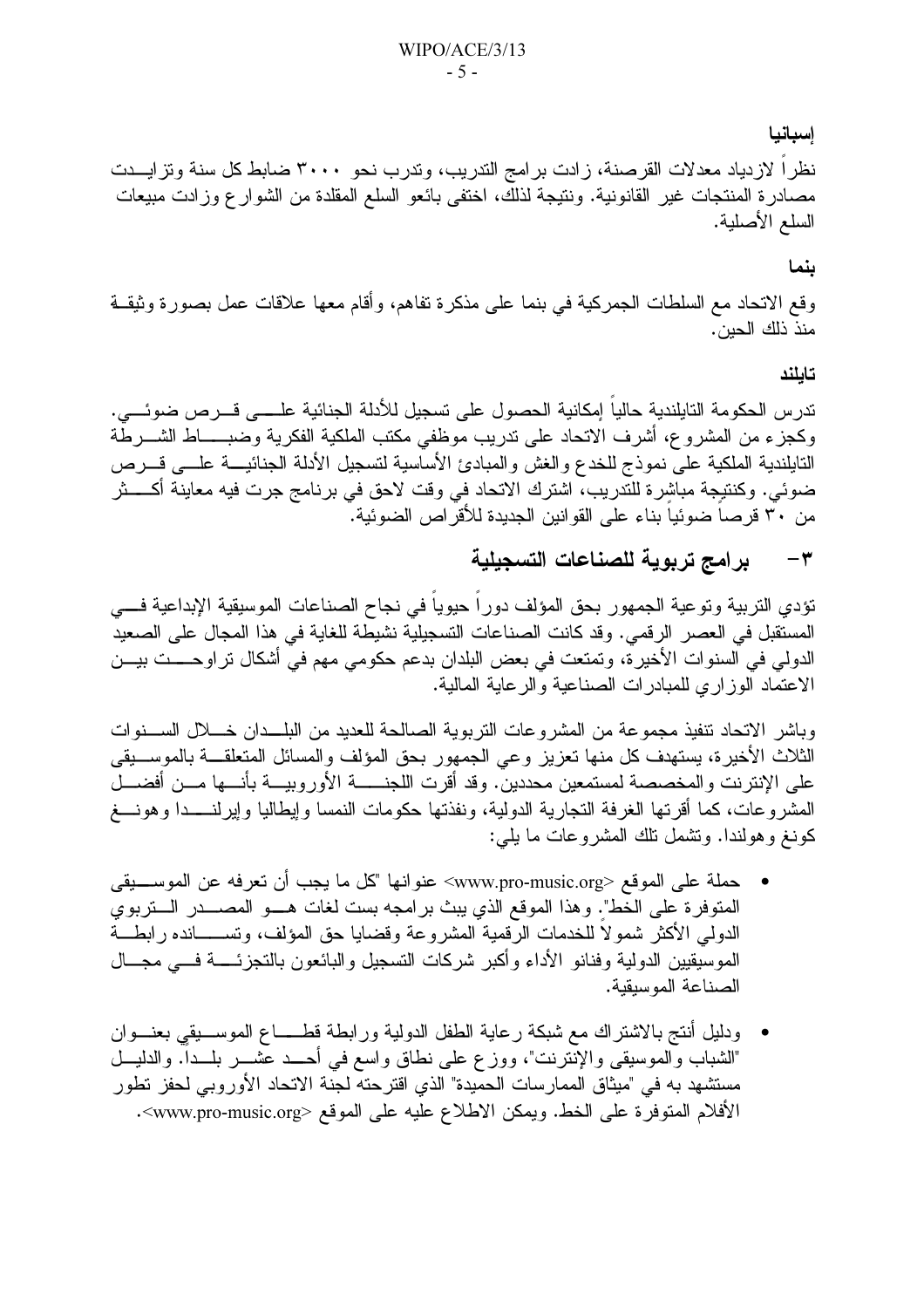وبرنامج حاسوبي عنوانه "فحص رقمي للملفات" بمكن الحصول عليه علناً ويســـاعد علـــي إزالة أو منع أي برنامج غير مرغوب فيه تتشابك فيه الملفات ويستخدم عادة لتوزيع الملفات غير القانونية والمحمية بحق المؤلف. كما أنه يسمح للمستخدم بإزالة الموســــــيقى وملفـــات الفيديو المحمية بحق المؤلف من المصنفات المشتركة للحاسوب التي تنقل منها عادة بصور ة قانونية على الإنترنت. ويتوفر النظام في بلجيكا والدانمرك وفنلندا وألمانيا واليونان وإيرلندا وإيطاليا وهولندا وبولندا والبرنغال والسويد والمملكة المتحدة. ويمكن الحصول عليسه مسن الموقع <www.pro-music.org>.

دليل للشركات بشأن حق المؤلف والأمن أعدته صناعات الموســـــيقى والأفــــلام والفيديــــو ، واعتمدته الغرفة التجارية الدولية. وتم توزيع الدليل على شركات في المملكة المتحدة وفسي سبعة بلدان أخر ي.

#### [صور ة]

وفي يونيه/حزير ان ٢٠٠٣، شارك الاتحاد مجموعات موسـيقية فــي بــث برنـــامج علــي الموقـــع <www.pro-music.org>، وهو أداة نربوية رئيسية لإذكاء الوعي بالوسائل المشروعة لنقل الموســـيقى وإعداد موسيقى إبداعية والحصول على قوانين حق المؤلف المعترف بها دوليبً. وخـــلال الســـنوات الثلاث الأخيرة، سجل البرنامج (Pro-music) في خمسة بلدان هي ألمانيا وفرنســــا وهولنــــدا والنمســــا والبرنغال. وما زال يعتبر أهم مصدر إعلامي جدير بالاعتماد والقبول للموسيقى الرقمية المشــــروعة، ويوفر الصلة بأكثر من ٣٠٠ موقع موسيقي رقمي تحت عنوان "كل ما يجب أن تعرفه عن الموســيقى المتوفر ة على الخط".

ويمثل البرنامج (Pro-music) دليلاً ندريجياً بشأن عملية إعداد الموســـيقى والفــرق الموســـيقية وآراء الفنانين ووسائل الإعلام والجمهور حول أعمال القرصنة والإجابة عن الأسئلة التبي غالبا مسا نطـــرح حول قوانين حق المؤلف المنعلقة بالموسيقى المنوفر ة على الخط.

#### محتويات موقع البرنامج (Pro-music)

ينقسم موقع هذا البرنامج إلى سنة أقسام، هي صناعة الموسيقي، والفنـــــانون يتحدثـــون، والموســــيقى المتوفرة على الخط، ووجهات نظر ، وهل الموسيقى مجانية؟، والنعريف بحق المؤلف.

صناعة الموسيقي: يتلخص الأمر في البحث خلف الكواليس لمعرفة مهارات الاختصاصبي والخــــــبرة العملية المطلوبة لأداء أحد الأعمال التبي نساعد الموسيقيين والفنانين علىسي النوصـــل إلـــي رؤيتــــهم وإخراجها للعالم. وتعبَّر صناعة الموسيقي أيضا عن آراء المجتمع الموسيقي من بين كبار المديريــــــن المر مو قبن و طلبة الموسيقى المبتدئين.

ا**لفنانون يتحدثون**: يصف هذا القسم مجموعة من الفنانين والموسيقيين من مختلف الأنواع ومن مختلف بلدان العالم يكشفون عن شعورهم عندما يقتبس الغير موسيقاهم بدون إذن منهم، وعن تأثير ذلك فـــــي عمل ومعيشة جميع المعنيين بالأمر وإعاقة نمو المهارات الجديدة.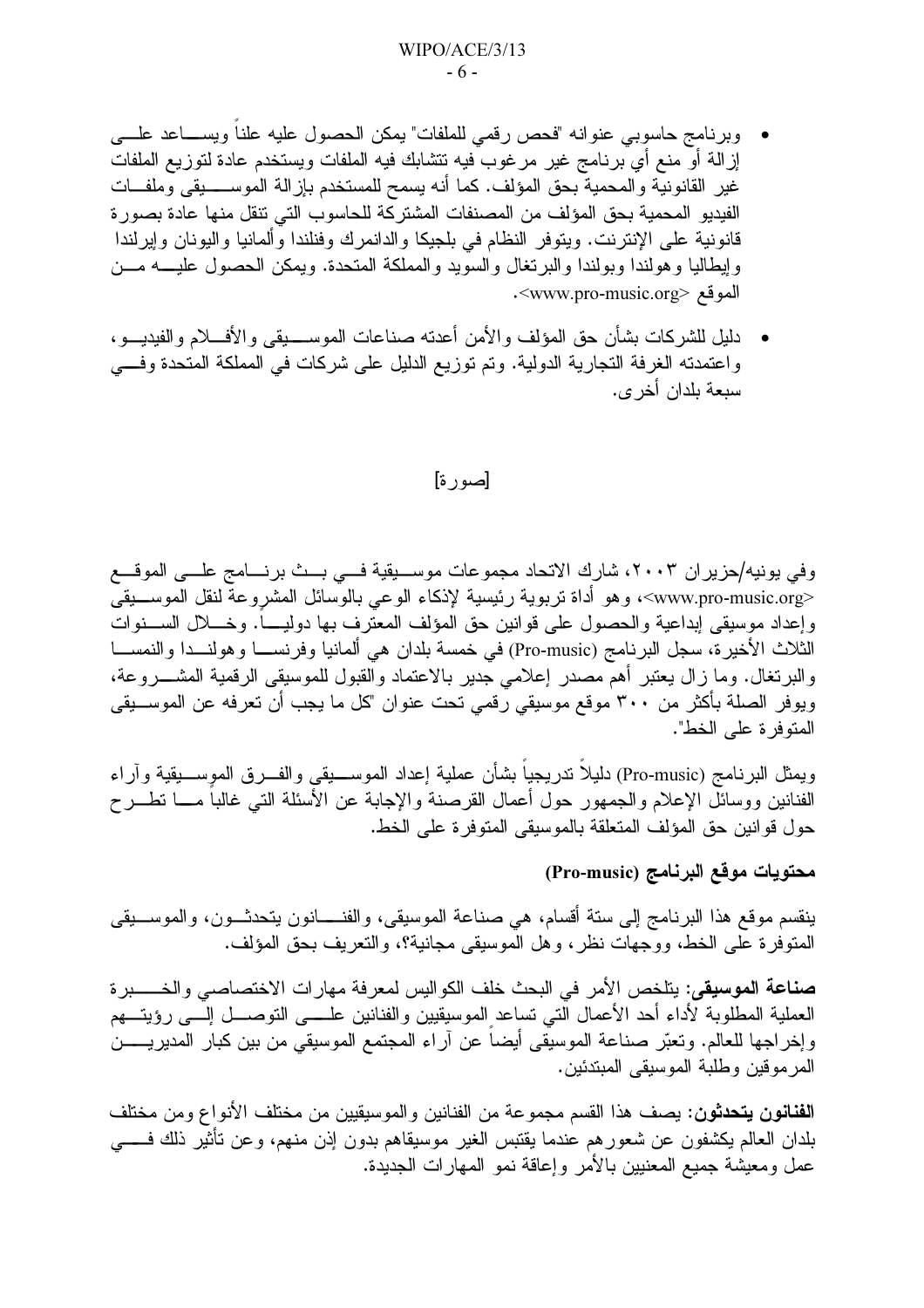**الموسيقي المتوفرة على الخط**: يتميز هذا القسم بأنه يشتمل على أكبر قائمة دولية للخدمات الموســبقية الرقمية المتوفرة على الخط والبائعين بالنجزئة. ويحتوي على أخبار وتعليقات تسمح بإنشاء شـــــــركات موسيقية على الخط.

**وجهات نظر**: يستشهد هذا القسم بالأخصـائيين الموسيقيين، والجمعيات الموسيقية والبــــائعين بالتجزئــــة ووسائل الإعلام. ويقدم نظرة عامة عن الحملات التي تنظمها الفرق الموسيقية من مختلف أنحاء العالم.

هل الموسيقى مجانية؟ يتصدى هذا القسم لأكبر الأساطير المتعلقة بأعمال القرصنة على الخط.

**التعريف بحق المؤلف**: غالبا ما يسيء البعض فهم حق المؤلف والادعاء كذباً أنــــــه بخـــدم مصلحـــة الشركات الكبيرة فقط. ويشرح هذا القسم ضرورة حق المؤلف ومعنى القوانين. ويقدم شــــــــرحاً تقنيــــاً لكيفية إرجاع برمجيات الند بالند أو إلغائها كي نظل قانونية، ويرشد الشركات والجامعات التي تســـعي إلى نتفيذ سياسات تحول دون سرقة حق المؤلف.

"الشباب والموسيقى والإنترنت" – دليل للآباء والأمهات

[صور ة]

في بونيه/حزير ان ٢٠٠٥، انضم الاتحاد وشركاؤه في البرنامج (Pro-music) إلى شبكة رعاية الطفـــل الدولية لشن حملة إعلامية جديدة تهدف إلى نتقيف الأباء والأمهات بشأن نشارك الملفات والموســــــيقى على الإنترنت.

ووزعت نشرة بعنوان " الشباب والموسيقى والإنترنت" كدليل للأباء والأمهات بشأن برمجيات الند للنـد ونشارك الملفات ونقلها في محلات التسجيل والمتاجر الكبيرة والمدارس والمكتبات العامة وعلى مواقع الوب بست لغات وفي ١٩ بلدا في العالم.

ويستهدف الدليل مساعدة الآباء والأمهات على مراقبة ما ينقله أطفالهم من موسيقى عـــادة. وإذا كـــان ملايين الشباب ينقلون الموسيقى بانتظام من مصادر قانونية وشــــــبكات النـــد للنـــد، إلا أن الجمعيـــة (Childnet) ترى أن عدداً كبيراً من الآباء والأمهات يجدون صعوبة كبيرة في فـــــهم طريقـــة عمـــل النكنولوجيا وإسداء النصح لأولادهم كي يظلوا آمنين ويتبعون الوسائل القانونية على الإنترنت.

وفي سنة ٢٠٠٤ وحدها، قامت الجمعية (Childnet) بإجراء استفتاء غير رسمي في أكـــثر مـــن ١٩٠ مدرسة في المملكة المتحدة، فتبين لها أن 0٠٪ من تلاميذ أي فصل قد استخدموا برنامج الند للند علــي الأقل. وقد أيد ذلك بحث نشرته في السنة الماضية جامعة لندن للعلوم الاقتصادية، واتضح منه أن مـــن بين ٨٤٪ من التلاميذ الذين يتراوح عمر هم بين ٩ و ١٩ سنة ويستخدمون الإنترنت كل يوم أو مرة في الأسبو ع ٤٥٪ منهم ينقلون الموسيقي. واتضح من البحث أيضا أن أسرة واحدة فقط من بين عشر أسر تعر ف كيف بمكن نقل الموسيقى من الإنتر نت.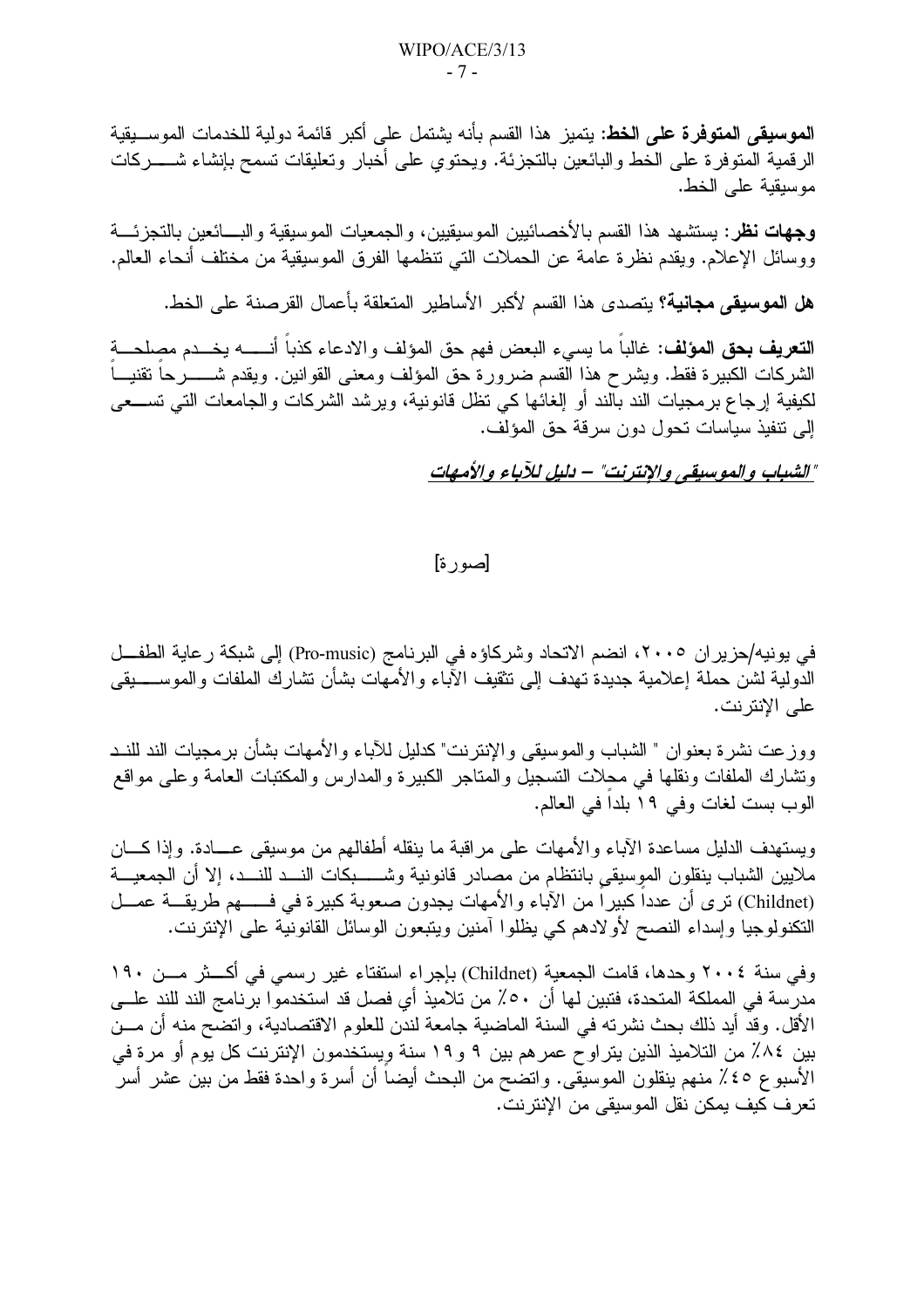ونفذت مبادرة جمعية رعاية الأطفال في البداية في المملكة المتحدة وألمانيا وإيطاليا واسبانيا والولايات المتحدة. وأعقبها مبادرات أخرى في هولندا والسويد وإيرلندا وسنغافورة والبرتغال. ومن المخطط تنفيذ مبادرات مماثلة في إيسلندا والمكسيك وكرواتيا سنة ٢٠٠٦.

وقد ساند عدد من الهيئات الخيرية الرائدة والمنظمات غير الرسمية مبادرة جمعية رعاية الأطفال، بمـــا فيها اليونيسيف واتحاد إنقاذ الطفولة في إسبانيا ومؤسسة الإنترنت الآمنة في هولندا والجمعية الوطنيـــة لحماية الأطفال في إيطاليا.

وفي الولايات المتحدة، أشرفت الجمعية (MusicUnited) على تنفيذ تلك المبادرة بمساندة مـــن جمعيـــة آباءً وأمهات طلبة المدارس في أمريكا.

ويمكن الاطلاع على الدليل على الموقع <www.pro-music.org> وهو متصل عن طريق عنوان مـــن مواقع وب الأعضاء الأفراد في (Pro-music) والشركاء الآخرين. ويظهر العنوان أيضا على صفحــــة موطن بعض الجمعيات الخيرية والخدمات الموسيقية المباشرة وبعض مواقع محــــــلات الأســـطوانات ومواقع وب الموارد المباشرة المشهورة للوالدين والأبناء.

ويشرح دليل جمعية رعاية الأطفال الخدمات التبي يقدمها برنامج الند للند، ويصف بإيجــــاز المخــــاطر الأمنية والقانونية التي يتعرض لمها الأطفال، ويسدي نصائح عملية تكفل تمتع الأطفال بالموسيقى علـــى الإنتر نت بصور ة آمنة وقانونية.

وعلى الرغم من أن سبعة من بين عشرة مستهلكين يدركون الآن عدم قانونية تقاسم المواد المشــــمولة بحق المؤلف على الخط، فإن عددا كبيرًا من الأباء والأمهات ما زالوا غافلين عن المخــــاطر الأمنيـــة المحتملة مثل محتويات البر امج الضارة أو الإعلانات غير المطلوبة أو المواد السيئة الأخــــــرى مثـــل المواد النجسسية والفيروسات. ويقدم الدليل أيضا نصائح بشأن المواقع القانونيــــة المباشـــــرة الســـــريعة النطور، والتي وصل عددها الآن إلى ٣٠٠ موقع في العالم، ويمكن للهواة نقل الموسيقي منها بصـورة آمنة وقانونية. وترد قائمة بهذه المواقع على الشبكة <www.pro-music.org> التي أسدت المشورة إلــي جمعية ر عاية الأطفال لإعداد الدليل.

#### يليل للشركات والحكومات بشأن الانتفاع بحق المؤلف بصورة آمنة

صورة

نشر الاتحاد ذلك الدليل في فبر اير/شباط ٢٠٠٣، وأشرف من ثم على استكماله ونشره من جديد فـــــي سبتمبر /أيلول ٢٠٠٥، بالإضافة إلى نشرة منفصلة عن الفحص الرقمي للملفات.

وكان الدليل مخصصاً لأصحاب العمل بغية شرح مسؤوليتهم عن إزالة أي تعد على حق المؤلف مــــن شبكاتهم الحاسوبية، وتم توزيعه على الشركات في العالم.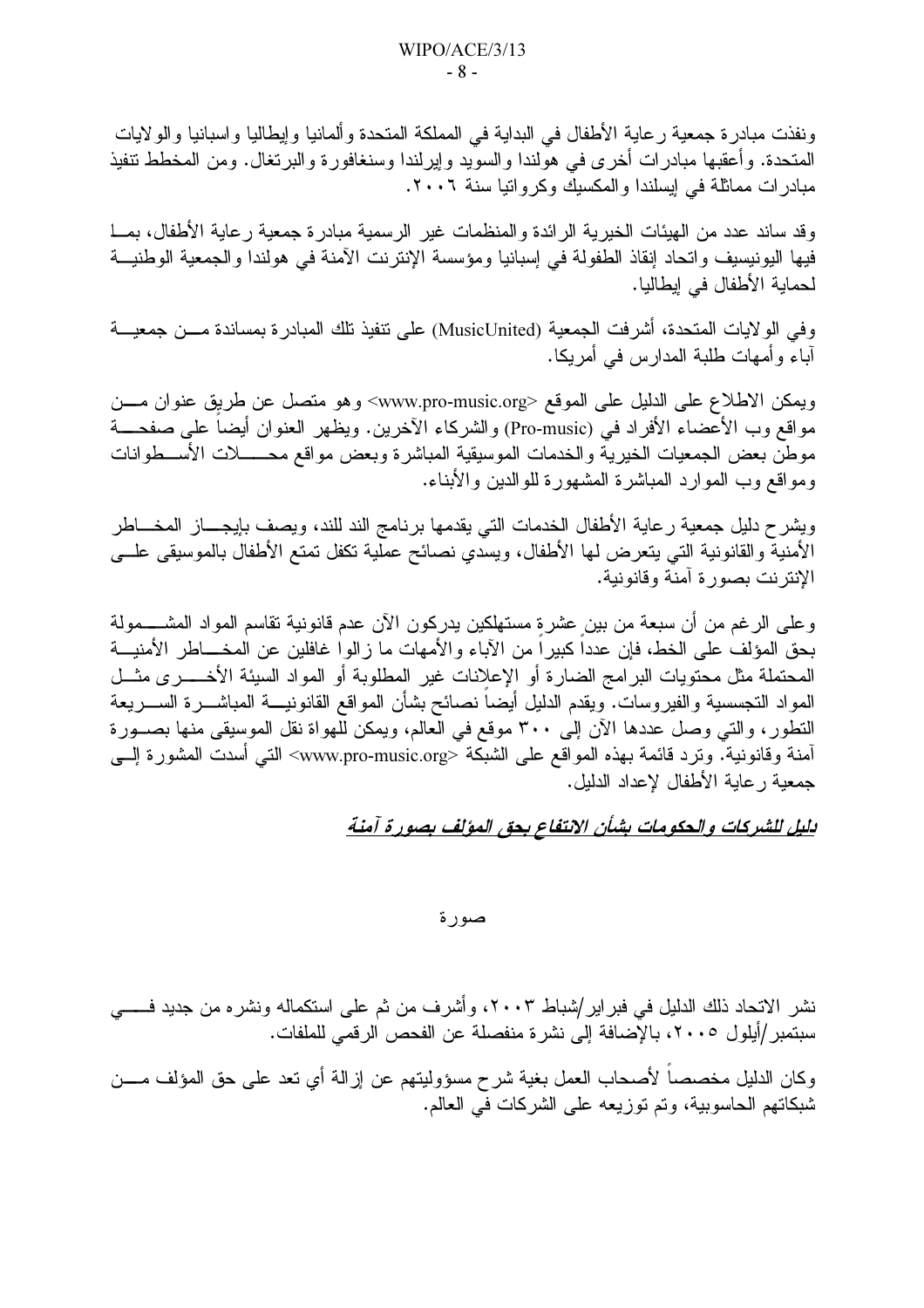وصدر الدليل مصحوبا بدعوة رؤساء الشركات إلىي العمل من جون كيندي ودان غليكمان وشـــــارلوت لوند– تومسن، رؤساء الاتحاد الدولي لصناعة التسجيلات الصونية ورابطة مشاريع ميكروســـــوفت و IVF على النوالي. واعتمدت الغرفة التجارية الدولية الدليل بصورة رسمية.

وفي رسالة مشتركة تصدرت الدليل، كتب المسؤولون السابق ذكر هم: "بناء على مبادرة جديدة، تحمــل صناعاتنا المسؤولية في هذا المجال على الشركات والمنظمات. فالتوزيع غير القانوني لبرنامج الند للند لا يتم على موطن الحاسوب الشخصبي فحسب، إذ يتورط فيه الموظفون في أماكن عملهم أيضـــــــاً. ولا يمثل ذلك خسارة في الوقت والمال للمنظمة، بل من الممكن أن يعرضها لمخاطر المحاكمة القانونيــــة. واليوم، ليس لأصحاب العمل أي عذر إذا لم يكونوا على علم بهذه المخاطر وإذا لم يتصدوا لمها بصورة مسؤ و له".

وقد نرجمت عدة مجموعات وطنية الدليل المذكور ووزعته على نطاق واسع.

إ**سبانيا:** أرسل الدليل باللغة الإسبانية إلى ثلاثة ألاف شركة ومنظمة إسبانية.

هولندا: صدر الدليل في فبراير/شباط ٢٠٠٦ وأرسل إلى أربعة آلاف شركة.

المملكة المتحدة: أرسل الدليل إلى مديري تكنولوجيا المعلومات في ٥٠٠ شركة كبيرة و٥٠٠ مجلـس محلي.

**الدانمرك: أ**صدر الفريق الدانمركي المعنى بمكافحة القرصنة الدليل في شكل رق*مي*.

**اليونـان:** أرسلت نسخ عن الدليل إلى كبر ى الشركات اليونـانيـة.

**بلجيكا:** صدر الدليل بمساندة جمعية المؤلفين البلجيكيـــــــة والمجموعــــة المحليــــة لرابطـــة مشــــاريـع ميكروسوفت وغيرها. وعقد مؤتمر صحفى بهذه المناسبة في ٦ مارس/آذار ٢٠٠٦. ونشـــــــر الدليـــل أيضاً على موقع الجمعية البلجيكية التابعة لِّلاتحاد، وأرسل إلِّي أكثر من ١٤٠٠٠ شركة.

وصدر الدليل أيضا في إيطاليا وألمانيا، ومن المرنقب نشره باللغة السويدية في وقت لاحق.

بليل للمؤسسات الأكاديمية بشأن الانتفاع بحق المؤلف بصورة آمنة

في سنة ٢٠٠٣، ضاعفت الأفرقة الوطنية التابعة لشبكة الاتحاد جهودها بالتعــــاون مـــع المؤسســـات الأكاديمية من أجل توزيع الدليل المذكور أعلاه على المعاهد التعليمية في أكثر من ٢٠ بلَّداً.

وتصدت التوصيات الواردة في الدليل للمشكلة المتعلقة بالمخاطر القانونية والتقنية المترتبة على نســـخ مواد حق المؤلف ونقلها على الشبكات الحاسوبية بدون تصريح من أصحاب الحقوق، بما فـــــى ذلـــك الإنذارات القضائية والتعويضات والتكاليف والعقوبات الجنائية المحتملسة ضسد المؤسسسات وكبسار المدبر بن التنفيذبين المتهمين بسر قة المو اد المشمو لة بـحق المؤلف.

ويلفت الدليل النظر إلى المشاغل الأمنية والعملية في حالة نسخ مواد حق المؤلف ونقلـــــها بـــدون أي تمييز إلى أنظمة المؤسسات الأكاديمية. ويشير إلى أن مصلحة تلك المؤسسات أن تتصدى لمثل هـــــذه الأنشطة التي: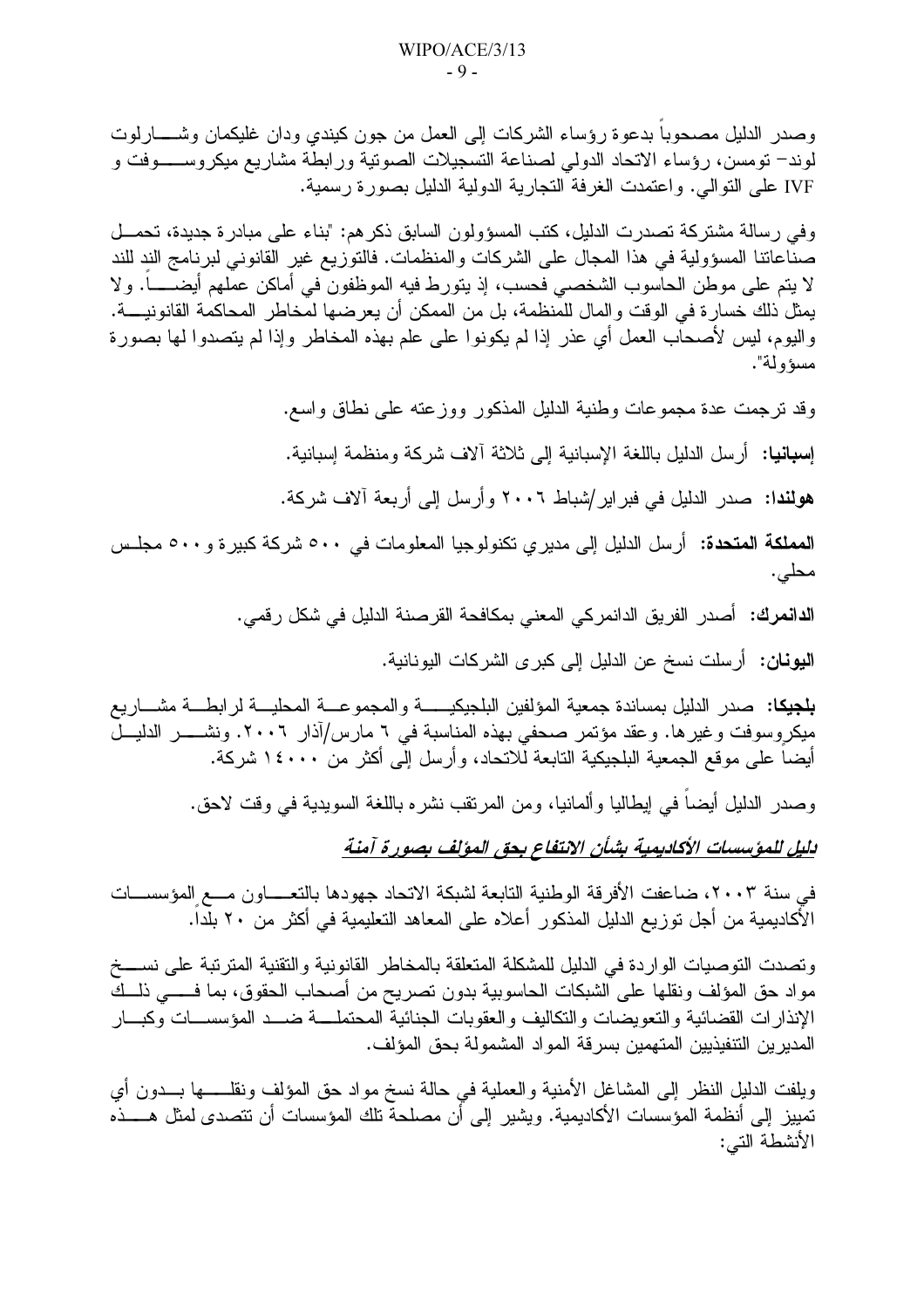- تعوق حواسيب الجامعات وعرض نطاق الإنترنت وتضر بالأنشطة الأكاديمية المشــووعة للأسانذة والطلبة،
	- وتعرض الأنظمة الأكاديمية للفيروسات وغيرها من البرامج الضارة،
		- وتتقل أنو اعاً أخر ي من المو اد غير القانونية إلى أنظمتها،
- ونضر بسمعتها ونعطى انطباعا خاطئا للطلبة الذين يتوقع منهم نفادي سرقة أراء الغسير ونسبتها إلى أنفسهم فيّ عملهم الأكاديمي ومخالفة القانون بالتالي.

النتائج المترتبة دولياً على إصدار الدليل

النمسا: عقب توزيع الدليل على ١١٥ جامعة ومؤسسة تعليمية في النمسا، تتعــاون جمعيـــة النمســـا النابعة للاتحاد مع الجامعات والمؤسسات وتلفت نظرها إلى التعديات على حق المؤلف.

كندا: أجر ي الفريق الكندي (CRIA) اتصالات برؤساء ر ابطة جامعات ومعاهد كندا للمساعدة علـــــــي نعزيز النعاون والنفاهم ببن الطلبة والمؤسسات الصناعية الموسيقية.

**الجمهورية التشيكية:** ثارت مشكلة بالغة الخطورة في قاعة نوم الطلبة الداخليين في جامعــــة بــــراغ، والتي كانت أكبر وأسرع مركز لنقل البرامج الحاسوبية في العاصمـــــة. ونتيجـــة لضغـــوط الدوائــــر الصناعية، اعتمدت الجامعة تدابير وسياسات صارمة للتصدي لمشكلة التعدي على الحقوق.

إ**يطاليا:** عقدت اجتماعات لمتابعة الأعمال لصالح مديرى بعض الإدارات التربويــــة الإقليميــــة. وقـــد أصدرت هذه الإدار ات تعليمات للمدارس تحثها على اعتماد تدابير كفيلة بــــالتصدى لبيــــع الأقــــراص المدمجة المقرصنة ومنع استخدام ملفات الموسيقى غير المصرح بها على خادم حواسيب المؤسســـات التعلىمية.

هولندا: وافق فر ع (Brein) المختص بمكافحة أعمال القرصنة مع الجامعات التقنية على تنفيذ سياسات وإجراءات معينة (بعد اكتشاف انتشار ملفات غير مشروعة على خادم حواسيب نلك الجامعات). وألقت (NVPI) و(Brein) محاضرات على طلبة بعض الجامعات وأعدنا حملة لتوعية طلبة المــدارس بحــق المؤ لف.

بولندا: نفذ الفريق البولندي (ZPAV) حملة إعلامية. وفي المرحلة الأولى، أرسل رســـائل إلـــي ٨٤ مؤسسة أكادبمية و ٦٢٧ شر كة كبير ة.

**السويد:** استجابت المؤسسات التعليمية للأدلة التي أعدها الاتحاد، وعقـــد الاتحـــاد اجتماعـــات مـــع المسؤولين عن أمن تكنولوجيا المعلومات في الجامعات السويدية. وقرر بعض المسؤولين إغلاق كــــل الشبكات التي نتشارك فيها الملفات، وقرر البعض الآخر نتفيذ سياسات معينة.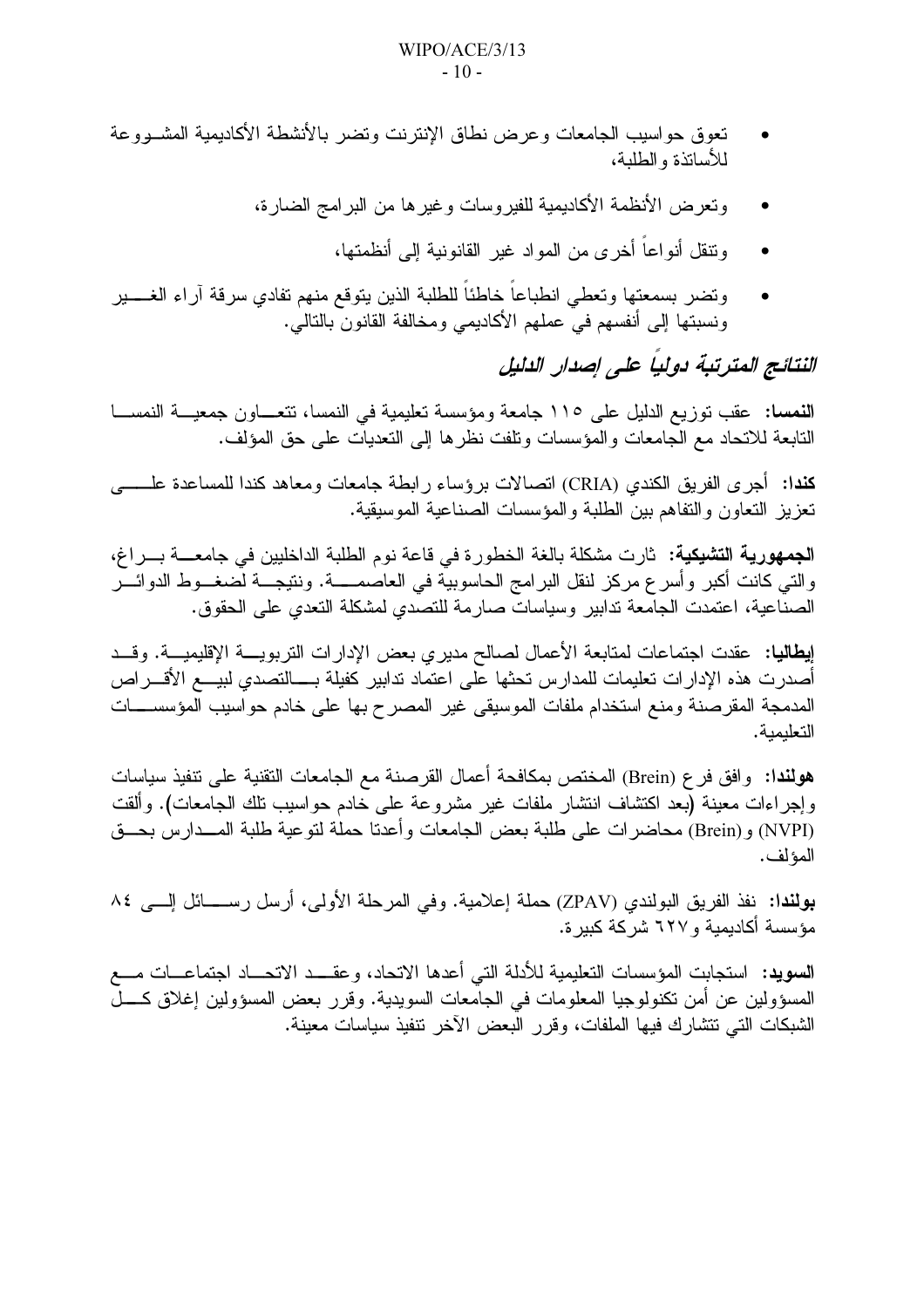فحص رقمي للملفات

[صورة]

نفذ هذا البرنامج إلى جانب دليل للشركات والحكومات بشأن الانتفاع بحق المؤلف بصورة آمنــــة فــــى سبتمبر/أيلول ٢٠٠٥. ويمثل البرنامج أداة تربوية تهدف إلى إرشاد مستخدمي الحواسيب الذيــــن مـــن المحتمل أن يكون العديد منهم على غير دراية بعالم الموســـــيقى علــــى الخـــط. ويســـاعد البرنــــامج المستخدمين وأسرهم وزملاءهم وأصدقاءهم على التمتع بالموسيقي والأفلام بصورة قانونية ومســؤولة بدون التعرض لإقامة الدعاوى عليهم من قبل أصحاب حق المؤلف.

ويساعد البرنامج أيضآ على إزالة أي برنامج غير مرغوب فيه ونتشارك فيه الملفات ويستخدم عـــــادة لتوزيع الملفات المشمولة بحق المؤلف بصورة غير قانونية. كما يسمح للمستخدم بإزالــــــة الموســـيقى المشمولة بحق المؤلف وملفات الفيديو من ملفات الحاسوب المتشاركة التي نتقل عادة بصـــــورة غــــير قانو نية على الإنتر نت.

وقد ابتكر هذا البرنامج الاتحاد بالنعاون مع رابطة الأفلام السينمائية التبي تمثل صناعة الأفلام، ويتوفر البرنامج حاليا على الخط وعلى أقراص مدمجة في عدد من البلدان، من بينها الدانمرك وفنلندا وألمانيــلـ و إيطاليا و هو لندا و إسبانيا و المملكة المتحدة.

ويمثِّل البرنامج مبادرة تستهدف مستخدمي الحواسيب الأفراد والمنظمات. وقد يكون مفيــــدا بصــــورة خاصة للأباء والأمهات الذين يريدون تشجيع أولادهم على التمتع بالموسيقى بصورة مســــؤولة علــــي الإنترنت. وهو مجانبي وطوعي وللاستخدام الشخصبي فقط.

ويمكن نقــــــل البرنــــامج مــــن الموقــــع -http://www.ifpi.org/site-content/antipiracy/digital-file> <check.html الذي يصف البرنامج بالتفصيل ويجيب عن كل استفسار . وبإمكان المستخدم أن يختــــار إحدى اللغات ويتبع التعليمات.

ويشمل البرنامج ثلاثة خيارات رئيسية تسمح بما يلي:

- (١) نحديد البرنامج الذي تشارك فيه الملفات على الحاسوب، مما يساعد على وقف تشارك الملفات بصور ة غير قانونية،
	- اكتشاف الملفات المتشاركة التي من المحتمل أن تكون غير قانونية،  $(\Upsilon)$
	- (٣) جرد كل ملفات الموسيقى والفيديو والصور المسجلة على الحاسوب.

إذا أجرى المستخدم بحثاً عن برنامج حاسوبي نتشارك فيه الملفات، فإن برنــــــامج الفحـــص الرقمــــي للملفات سيعد قائمة بالبرامج التبي اكتشفها، ويكون بإمكان المستخدم أن يزيلــــها بالتـــالـي. وإذا اختـــار المستخدم إزالة البرنامج الحاسوبي، فإنه لا يعود بشارك الملفات مع الغير .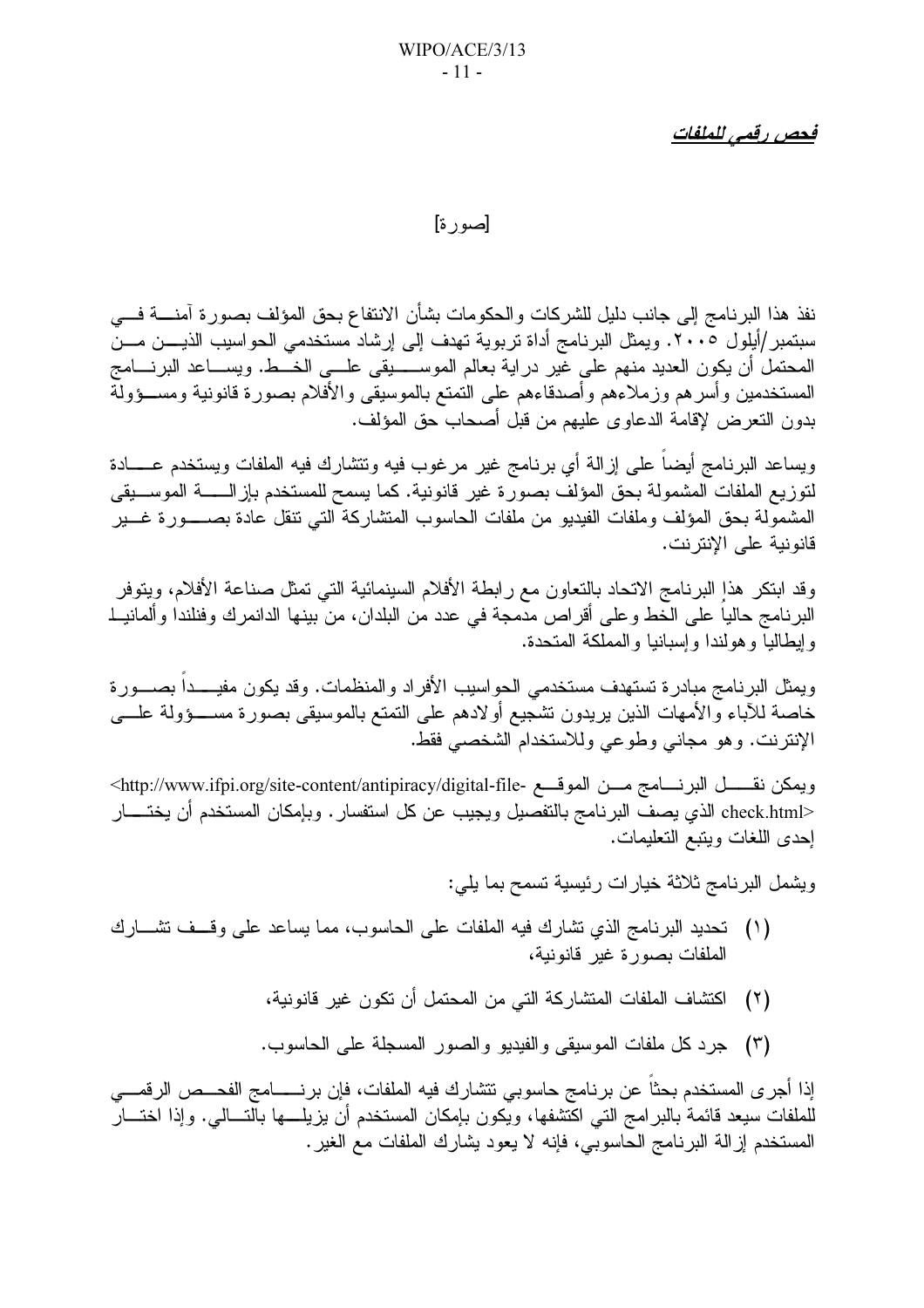وثمة خيار آخر يسمح بإزالة الملفات المتشاركة أو نقلها إلى ملف آخر .

وخيار الجرد مفيد لفحص كل الملفات المسجلة على الحاسوب، غير أنه لا يحدد ما إذا كــــان تشــــارك الملفات مشروعاً أو غير مشروع.

حملات التوعية بحق المؤلف في العالم

نفذت أفرقة وطنية عديدة للاتحاد حملات سمعية بصرية وحملات على موقع الوب لإذكاء النوعية بحق المؤلف وقيمة الموسيقى. ومن الممكن نقل العديد من تلك الحملات من الموقع <http://www.promusic.org/viewpoints/labelsspeak.htm>

وتشمل تلك الحملات شريط فيديو عنوانه "الطبال: ويتوفر بعدة لغات ترد قائمة بالبعض منها فيما بلي:

#### [صورة]

الأر جنتين

نفذ الفريق الأرجنتيني للاتحاد حملة تهدف إلى التوعية بقيمة الموسيقي، ويمكن نقلها من خط الاتصــلل بالاتحاد.

#### [صورة]

اله لايات المتحدة الأمر يكية

ابتكرت الشركة (RIAA) موقعاً على الوب عنوانه "الموسيقى المتحدة"

<http://www.musicunited.org/>

[صورة]

سنغافورة

نفد فريق سنغافورة (RIAS) حملة مماثلة للنوعية بقيمة الموسيقى وأهميتها على الموقع <http://www.keepthemusicalive.com/>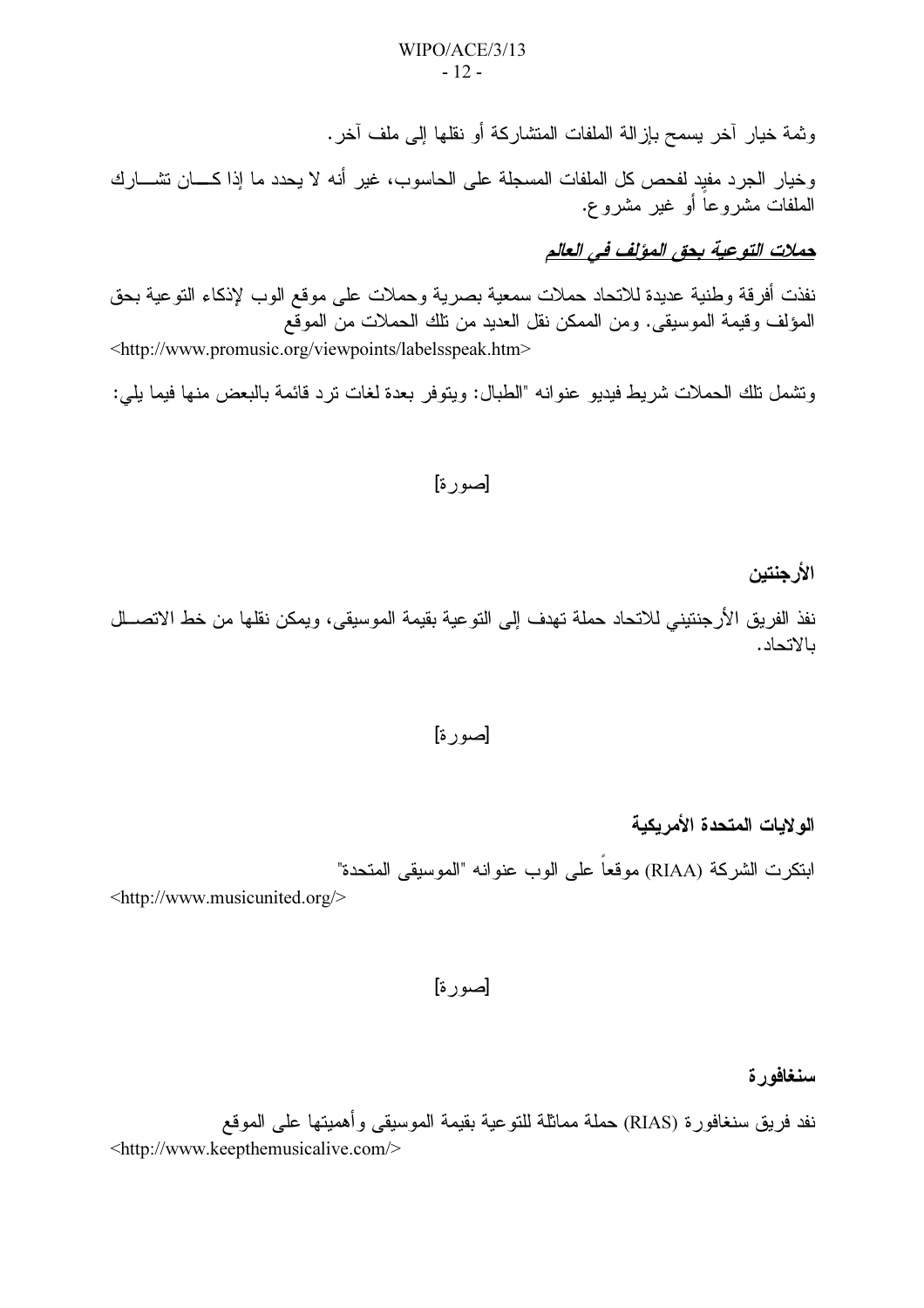#### [صور ة]

اليابان

أعدت المنظمة اليابانية (RIAJ) إعلاناً شعاره "عليك أن تحمي الموسيقى إن كنت تحبها حقاً!" وســـــاند تلك الحملة عدد كبير من الفنانين.

#### [صور ة]

#### نبوز بلندا

أعدت الجمعية الوطنية (PIANZ) مجموعة من الإعلانات التي تحمل رسالة مناهضة للقرصنـــة Brn° «& Get Brnt»، وروجتها كحملة للتوعية.

#### [صورة]

#### BRN & GTBRNT — إنها لجريمة ضد الموسيقى النيوزيلندية.

قر صنة الأقر اص المدمجة غير مقبو لة.

بذلت الشركات النيوز يلندية لصناعة الموسيقى أقصبي جهودها للتصبيدي لمشيكلة مستزايدة الخطورة تهدد مصالحها، وهي نسخ الموسيقى المسجلة على أقراص مدمجـــة علــــي نطـــاق واسع. وتستهدف الشركات منع الأقراص المدمجة بصورة غير قانونية بتثقيف المواطنين في هذا الصدد واتخاذ إجر اءات قانونية ضد المخالفين عند الضرور ة.

و هذا المجهود المشترك بذلته في البداية شركات التسجيل النيوزيلندية وسانده عدد كبير مــــن الفنانين النيو ز يلنديين .

وهو بمثابة حملة وطنية ابتكرت في نيوزيلندا، وكشف فيها عن المصالح الدولية. وكانت فــي البداية تخص نيوزيلندا وتشير إلى الموسيقى المسجلة على أقراص مدمجة وتباع فقــــط فـــيّ نيوز يلندا. ويتبين من در اسة استقصائية عن صناعة الموسيقى أن سر قة الموسيقى أصبحـــت مسألة خطير ة في نيوزيلندا، إذ أقر ٢٠٪ من أشخاص الدراسة أنـــــهم ينســـخون الأقــــراص المدمجة بصور ة غير قانونية. كما تبين أن الشباب هم أهم المخلين بالقانون. و إذا كان السبب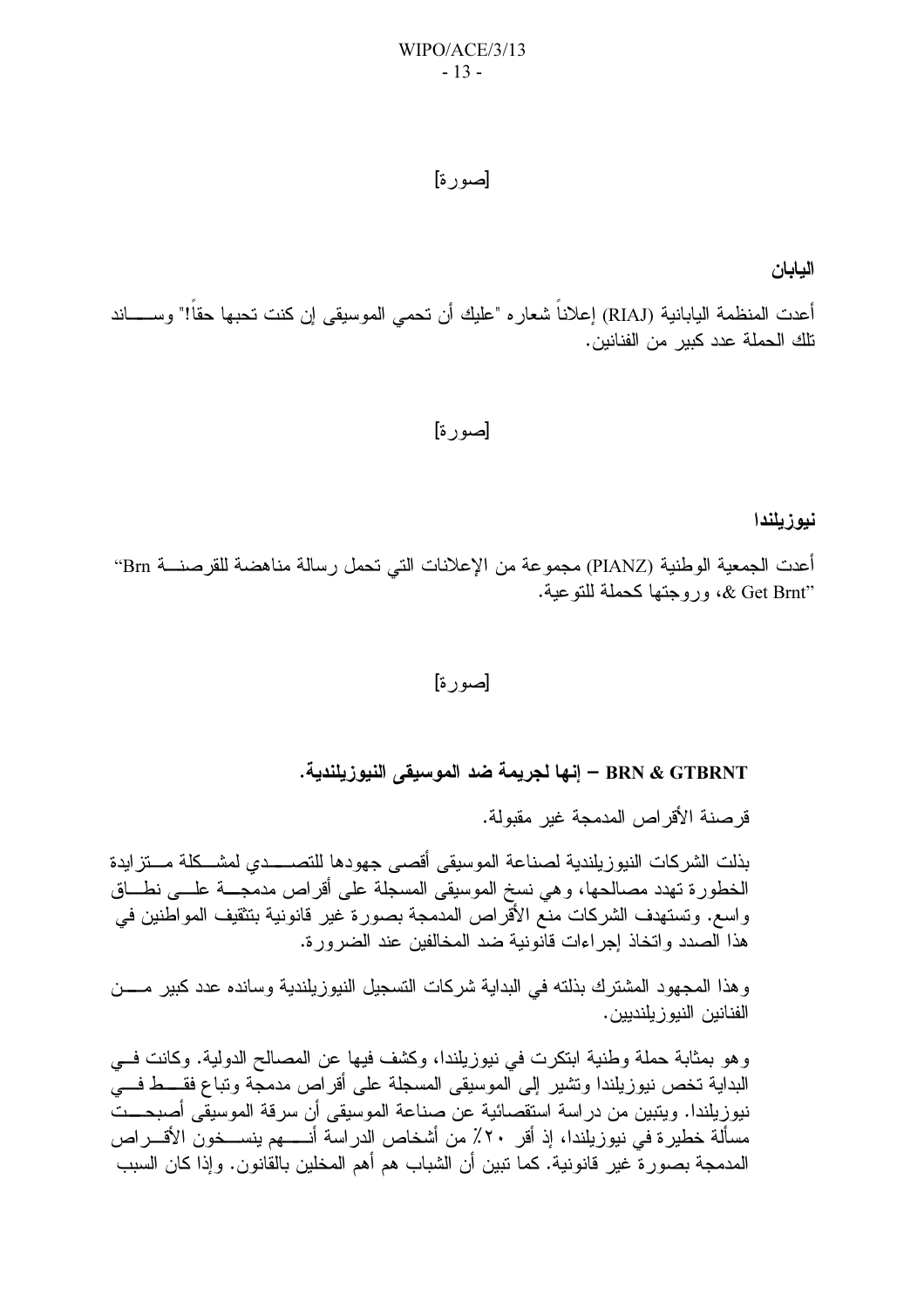الرئيسي لاستنساخ الموسيقى من الأقراص المدمجة هو للاستخدام الشــــخصـى، إلا أن عـــدداً كبيراً مّن الأشخاص يقومون باستنساخها لصالح الأصدقاء، وأقر ٣٪ منهم بأنــــــهم يبيعـــون الأقراص المدمجة المستسخة. ويقدر أن الأشخاص الذين يتراوح عمر هم بين ١٥ و ٤٤ ســنة من بين سكان نيوزيلندا، أي ما يعادل ١٠٠٠٠ نيوزيلندي، قد استنسخوا في بعض الأحيـــــان الموسيقى المسجلة على أقراص مدمجة بغية بيعها وتحقيق أرباح مالية. وقد أجرت الدراســــة الاستقصائية شركة Market Pulse International بالإنابة عن رابطــــة نيوزيلنـــدا لصناعـــة التسجيلات الصوتية.

هولندا

نفذت الجمعية الوطنية (NVPI) مبادرة موسيقية في مايو/أيار ٢٠٠٦ أطلقت عليها اســـم (True Fan). <http://www.truefan.nl/truefan/home.asp?pagnaam=homepage>

#### [صور ة]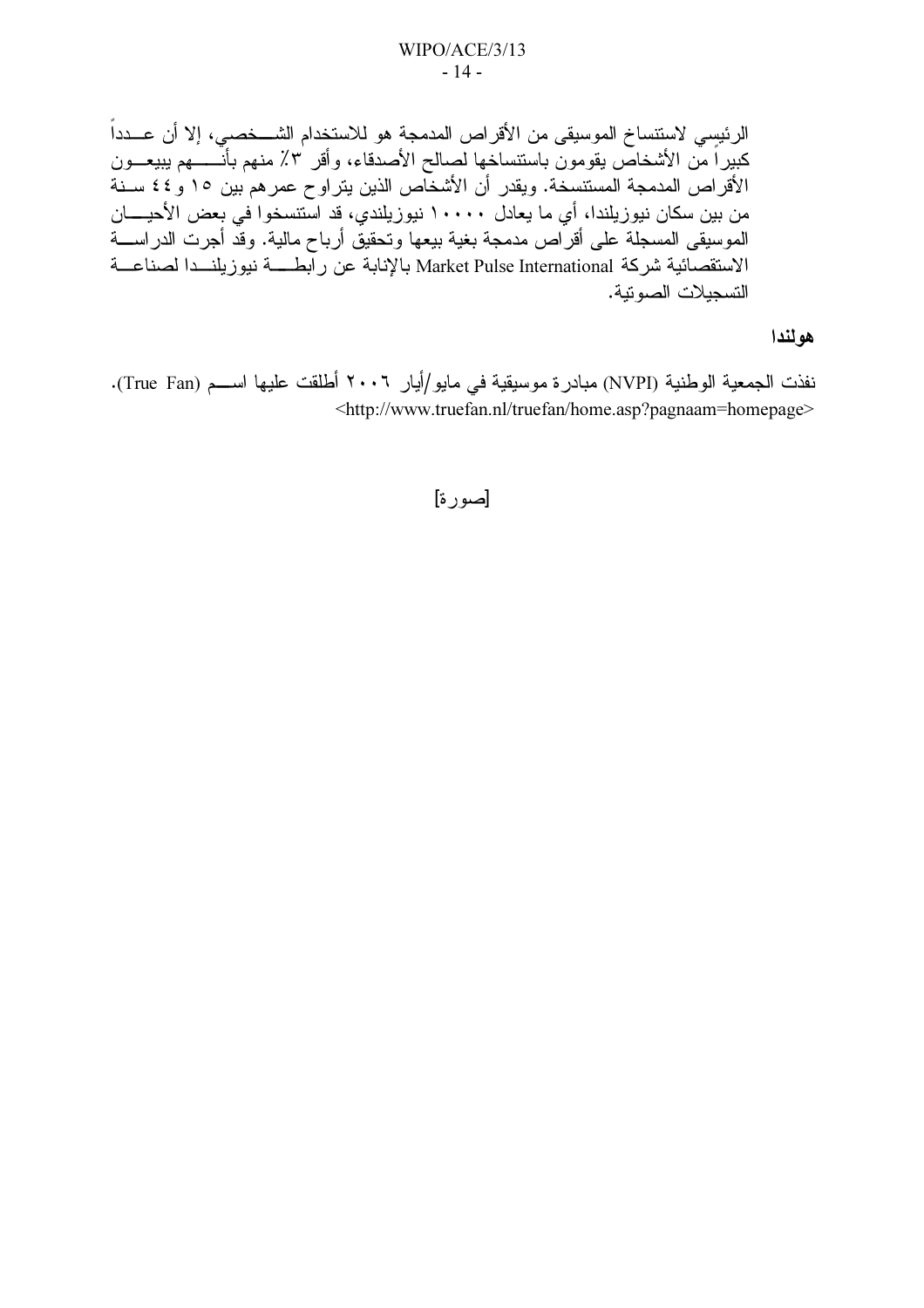#### <u>المرفق</u>

- (١) أمثلة للبرامج التربوية الموسيقية التي نفذتها أفرقة الاتحاد الوطنية.
- (٢) مذكرة بوقائع الدعوى التي أرفقت بإعلان الاتحاد لآخر الإجراءات القضائية التي اتخذت ضــــد الأشخاص المتهمين بتشارك الملفات (٤ أبريل/نيسان ٢٠٠٦).
	- نظرة عامة عن حق المؤلف وأسئلة كثيرة الطرح.
		- ازدهار سوق الموسيقى الرقمية المشروعة.
			- مخاطر شبكات الند للند.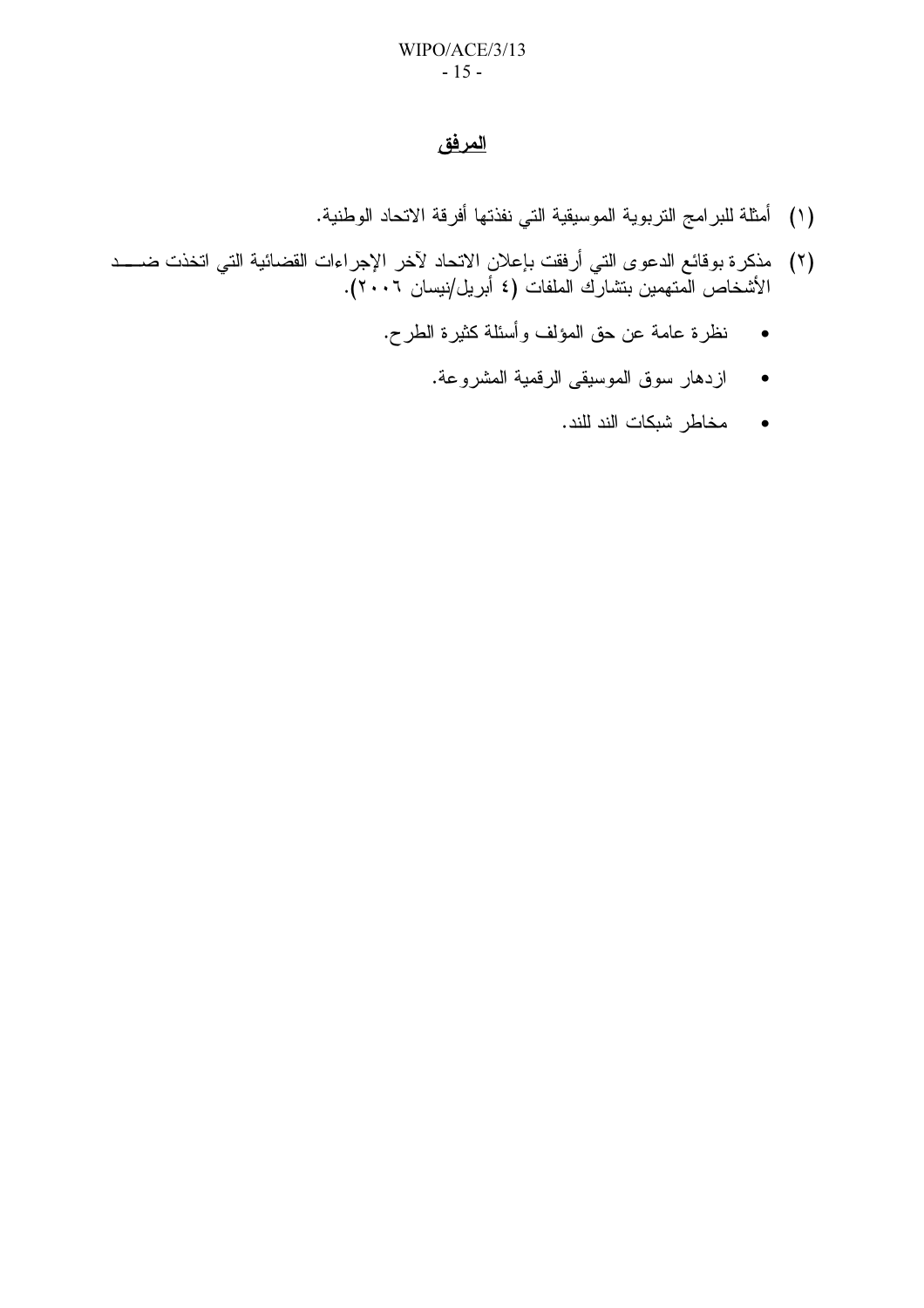أمثلة للبرامج التربوية الموسيقية<br>التي نفذتها أفرقة الاتحاد الوطنية

[ملخص للبرامج الوطنية التي أعلنت عنها المؤسسات الصناعية الوطنية]

النمسا

"قبمة الأفكار." مواد للمدارس النمساوية

أعدتها الجمعية الوطنية النمساوية العضو في الاتحاد، وحررها فريق من الخبراء، و أشر فت عليها لجنة توجيهية من المدر سين و الأكاديميين، وساندتها وزارة التعليم.

## <u>الغرض من برنامج " قيمة الأفكار "</u>

تعليم طلبة المدارس قيمة الموسيقى والأهمية الاقتصادية لصناعة الموسيقى النمساوية، و إذكاء النو عية بشأن حقوق الملكية الفكر ية، والإسهام في تحسين فهم عمل صناعة الموسيقى والوظائف المعرضة للخطر .

### محتويات البرنامج: ١٢٠ صفحة و٧ فصول

| الصناعة الإبداعية في النمسا                | الفصل الأول:  |
|--------------------------------------------|---------------|
| إنتاج التسجيلات الموسيقية                  | الفصل الثاني: |
| الموسيقي والإنترنت                         | الفصل الثالث: |
| وظائف الشركات الموسيقية                    | الفصل الرابع: |
| الألعاب التي ندل على أهمية الملكية الفكرية | الفصل الخامس: |
| المبادئ القانونية الأساسية                 | الفصل السادس: |
| معجم المصطلحات                             | الفصل السابع: |

#### قرص فيدبو رقمي: ٥٠ دقيقة

فيلم عن مطرب شاب. ۲۰ دقیقة: لقطة تصور طبالاً. ۳۰ ثانبة:

### موقع الوب

<www.ideensindetwaswert.at>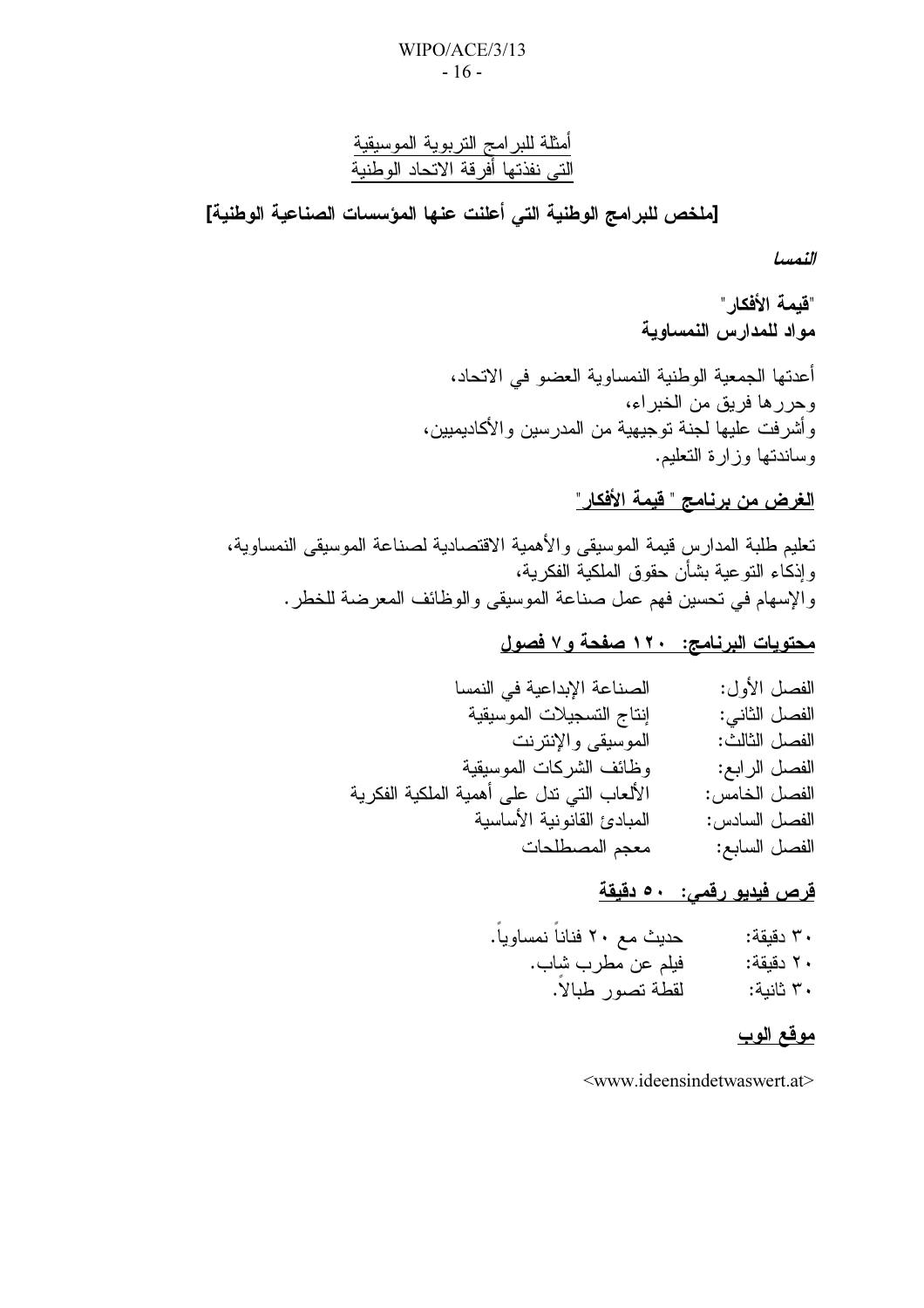مؤتمر صحفي في ٢١ سبتمبر/أيلول ٢٠٠٥

نقديم المواد النعليمية إلى الجمهور. الأشخاص الجالسون على المنصة: ر ئيس اللجنة الأكاديمية، ومقدم فرقة موسيقية نمساوية شعبية،  $\overline{\phantom{0}}$ ومدير الجمعية الوطنية النمساوية النابعة للاتحاد. و ألقى ممثل عن وز ار ة التعليم كلمة ساند فيها المؤتمر الصحفى.

وغطت وسائل الإعلام النمساوية المؤتمر الصحفى على نطاق واسع، وأعلنت بعض قطاعات الصناعة النمساوية الإبداعية الأخرى استعدادها لدعم المبادرة التربوية "قيمة الأفكار".

النشر

الطبعة الأولى: ٢٥٠٠ نسخة

رسالة إلى ٣٠٠٠ مدرسة نمساوية اقترح فيها تقديم المواد التعليمية.

١٥٠٠ طلب من المدارس خلال خمسة أسابيع

من المرتقب مواصلة البرنامج التربوي "قيمة الأفكار" في سنة ٢٠٠٦، ومن المحتمل أن نشارك فيــــــه قطاعات إبداعية أخر ي.

بلجبكا

في سنة ٢٠٠٣، طلبت جمعية مسؤولة عن تنظيم المهرجانات في المدارس أن تنظم الجمعية الوطنيـــة البلجيكية التابعة للاتحاد مناقشات في الفصول كجزء من المهرجانات. ونظمــــت الجمعيـــة الوطنيـــة المناقشات وشاركت فيها بصحبة فنان في ١٥ مدرسة في مقاطعة (Flanders). انظر الموقع <www.stressfactor.be>

وألقت الجمعية الوطنية محاضرات بناء على طلب بعض المدارس العليا والجامعات (أكــــثر مـــن ٢٠ محاضر ة في السنة).

وأعدت الجمعية الوطنية أيضاً قرص فيديو رقمي اشتمل على بيانات من عـــدد كبـــير مـــن الفنــــانين البلجيكيين، نرمي إلى حماية حق المؤلف ومكافحة نقل البر امج الحاسوبية بصورة غير قانونية. انظـــر الموقع <www.ifpi.be>.

#### ألمانيا

نفذت الجمعية الوطنية الألمانية التابعة للاتحاد مشروعات تربوية عديدة. ومنذ ســـــنة ٢٠٠٣، قـــامت بجو لات تربوية نظمها الفرع الثقافي لجمعية صناعة التسجيلات. وتردد عدد من الفنــــانين والمربيـــن الموسيقيين على المدارس وآبتكروا مقطوعات موسيقية بالاشتراك مع تلاميذ يتراوح عمرهم بيـــن ١٣ و11 سنة. وكان هؤلاء التلاميذ يؤلفون الموسيقى ويؤدونها ويسجلونها، وينظمون حفلات موسيقية في مدارسهم. واستهدف المشروع ازدياد إحساس النلاميذ بالشعور الجماعي ونحسين ملكتــــهم الإبداعيـــة ونوعيتهم بقيمة الموسيقى وأهميتها. ويعترف اليوم بالجولات التربوية على نطاق واسع، لا سيما علــي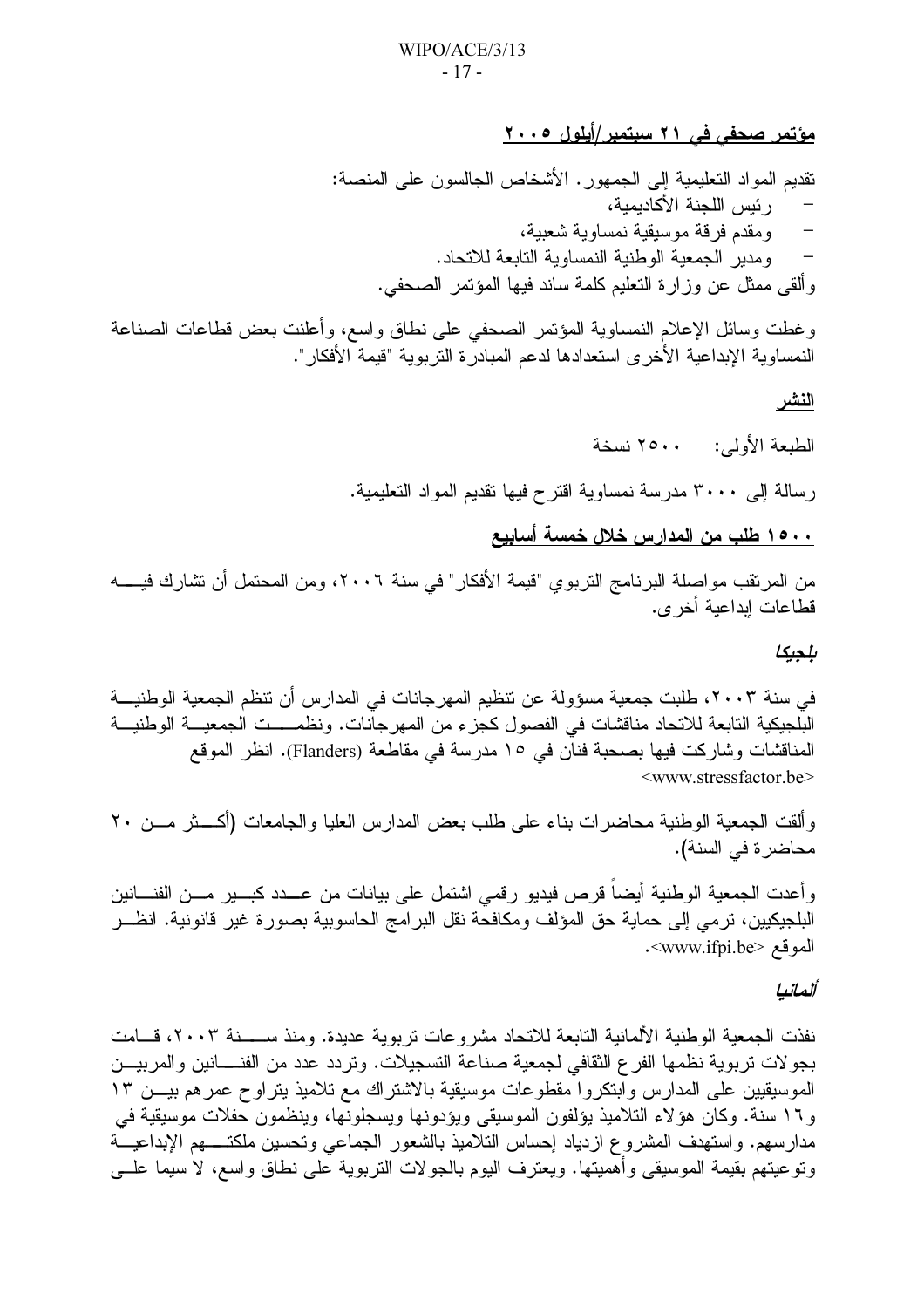المستوى السياسي، وتعتبر مبادرة تعكس الشعور بمسؤولية صناعة الموسيقى في مجال التربية والثقافة المو سيقية.

وتساند الجمعية الوطنية الألمانية أكاديمية الموسيقى الشعبية في مانهايم وجامعة الموسيقى والمسرح في هامبور غ. كما أنها نشارك في الحملة الألمانية التي تحمل الشعار "قيمة الأفكار"، ونتشر مجلة لمدرسي الموسيقى تصدر بنفس العنوان ونشتمل على مواد تعليمية لفصول معينة.

#### إيرانندا

يضم الفريق الوطني الإيرلندي التابع للاتحاد الجمعية (IRMA TRUST) التي تباشر نشاطين رئيسيين، هما :

ومنذ عهد قريب، قدمت الجمعية (IRMA) ألة نضم العلامات الموسيقية الأساسية إلى جميع مدرســــــي الموسيقى في المدارس الابتدائية. واستكملت تلك المبادرة بالتدريب كي يمكن نقل المهارات الموســبقية الأساسية إلى كل طفل.

#### ابطالبا

يباشر الفريق الوطني الإيطالي (FIMI) خطة نربوية بالنعاون مع وزارة النعليــــم ورابطـــة مشــــاريع ميكروسوفت وحلف شركات البرمجيات. وتهدف الخطة بصورة رئيسية إلى إنتـــــاج قـــرص مدمــــج إعلامي للقراءة فقط، وإرساله إلى جميع المدارس الثانوية، والاحتفاظ بموقع متخصص علــــي الـــوب .<www.controlapirateria.org>

ومن المرتقب أن ينظم الفريق الوطني الإيطالي حفلات موسيقية خلال السنة القادمة في مدارس أربـــع مدن إيطالية كبيرة. وقد أرسل برنامج الحفلات إلى محافظي المدن الإيطالية التي يتجاوز عدد ســـكانـها ٥٠٠ ٣ نسمة.

ويخطط الفريق الوطنبي أيضآ لنتظيم دورات ندريبية لبعض المدرسين، وعقد اجتماعات مـــــع جميـــع المسؤولين عن المدارس العامة الإقليمية.

#### به لندا

في إطار عمل الاتحاد المناهض للقرصنة'')، قام الفريق الوطني (ZPAV) التابع للاتحاد بالتعاون مــــع حلف شركات البرمجيات ومؤسسة حماية المصنفات السمعية البصرية وجمعية المؤلفين بإعداد مشروع تربوي يهدف إلى توعية التلاميذ الذين يتراوح عمر هم بين ١٣ و ١٥ سنة بحقوق الملكيــــــــة الفكريــــة. وأيدت وزارة الثقافة ووزارة النعليم ذلك المشروع.

وخلال المرحلة الإعدادية للمشروع، أجريت دراسة واستجوب ١٢٠٠ طالب في السنة الثانية والثالثــــة في المدارس الثانوية في ست مناطق في بولندا. وأفادت نتائج الدراسة في إعداد فيلم تربوي مدتـــه ٣٠ دقيقة لشرح صعوبة ابتكار برنامج حاسوبي وقطعة موسيقية وفيلم.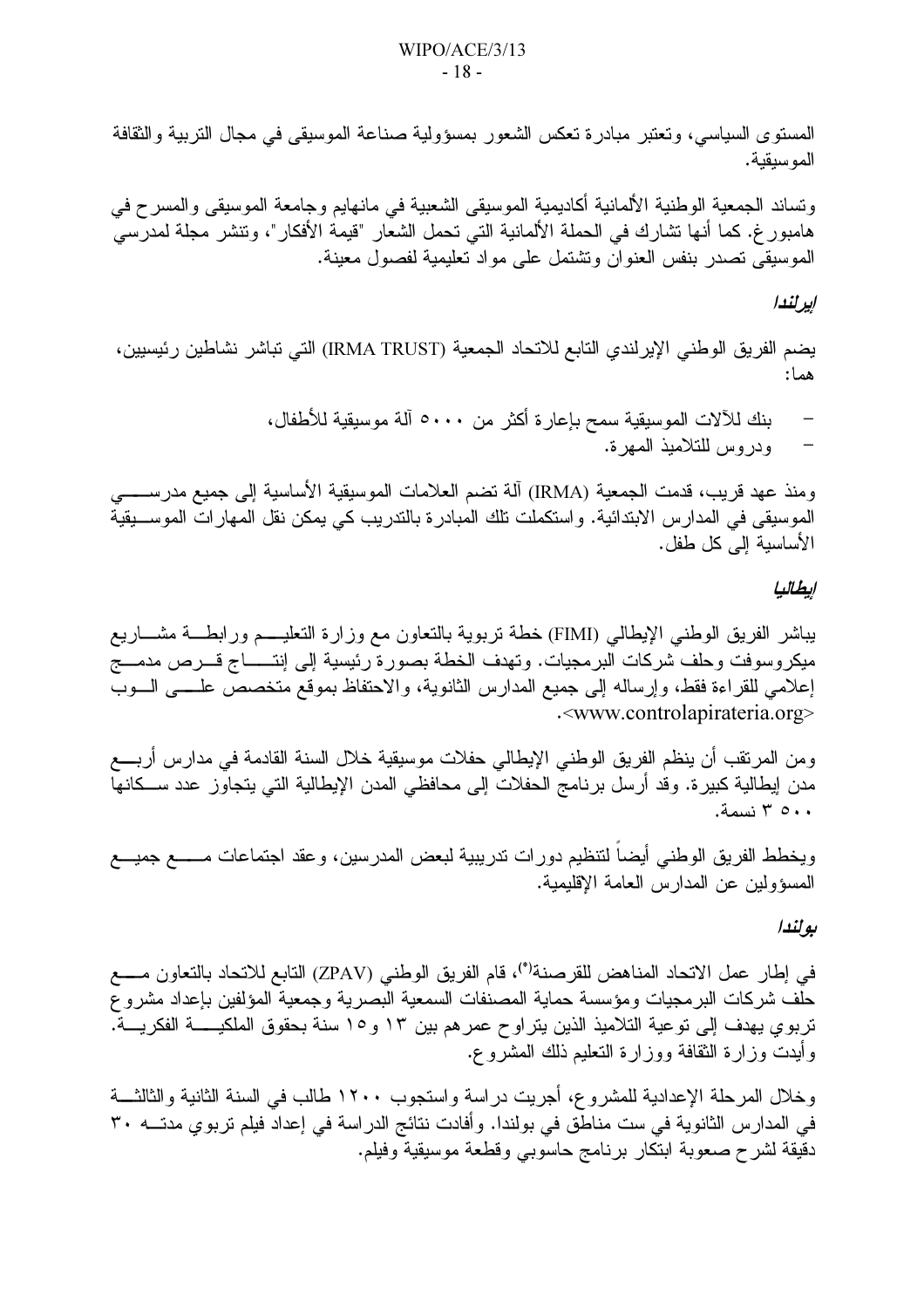وشرح ممثلون عن الشركة البولندية (Techland) كيفية ابتكار لعبة على الحاسوب الشخصبي. وشــــرح فُرْيَـــق الموســــيقى الشــــعبية (SISTARS) كيفيـــة تـــأليف موســـيقاه. وشــــرح الممشـــل والمخــــــرج (Olaf Lubaszenko) كيفية إخراج الأفلام. ونطق بالشروح ممثل شاب ونلميذ ببلغ عمره ١٣ سنة.

وبفضل مساندة وزارة النعليم، سيدرج الفيلم مصحوباً بمواد نكميلية للمدرسين فسي منسهج المسدارس الثانوية في بولندا.

- ..<br>الله على الشروع الاتحاد المناهض للقرصنة في سنة ١٩٩٨ لمكافحة التعديات على الملكية الفكرية.<br>ويضم الاتحاد:
	- ممثلين عن صناعة الموسيقى (الجمعية البولندية لصناعة التسجيلات الصوتية)،
		- ومنتجين للبرامج الحاسوبية،
		- وممثلين عن صناعة الأفلام (مؤسسة حماية المصنفات السمعية البصرية).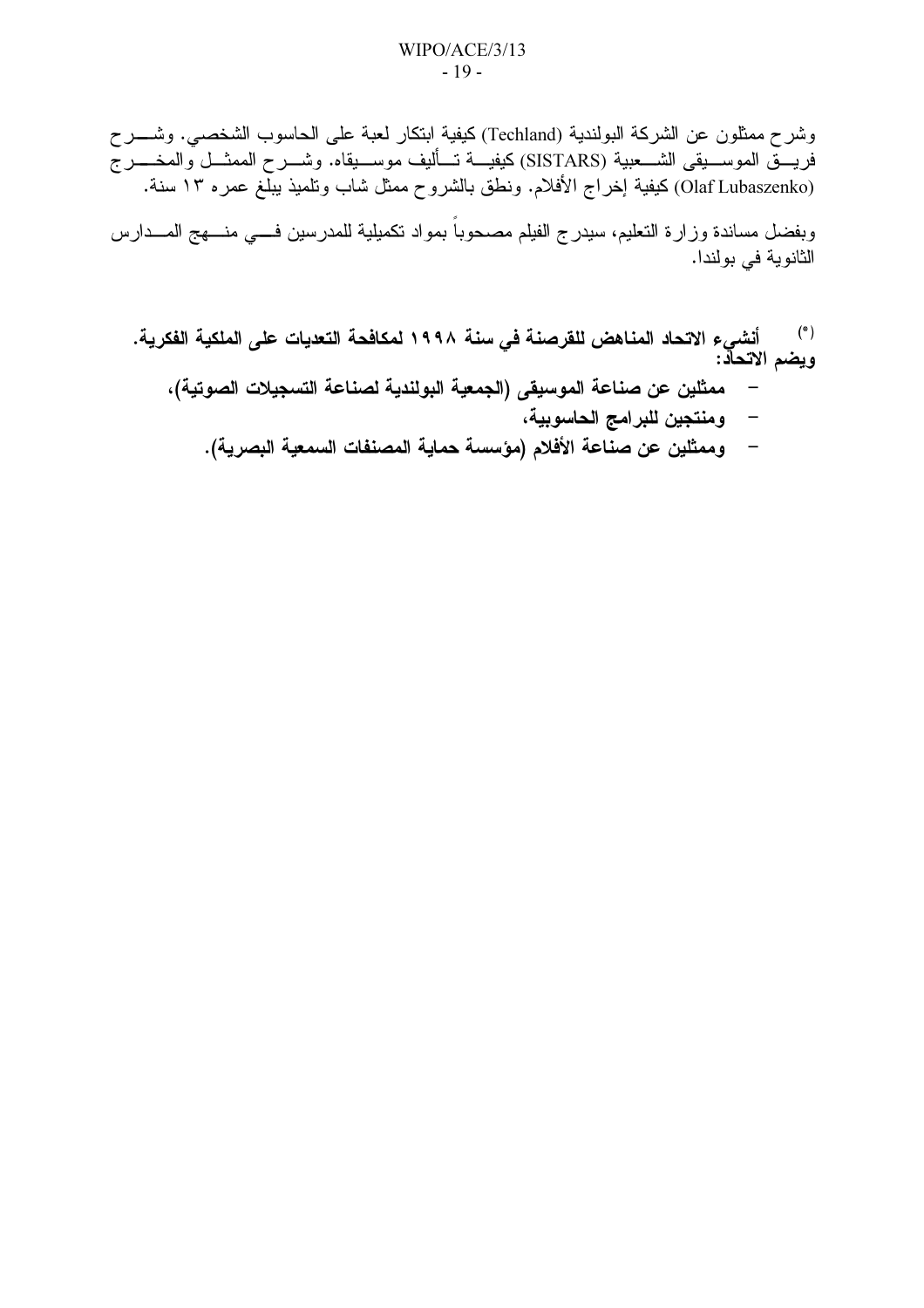## نظرة عامة وأسئلة كثيرة الطرح عن حق المؤلف

#### تعريف حق المؤلف

- يحمى حق المؤلف النعبير عن فكرة، ويسمح بالانتفاع بما يبتكره المبدعون سواء كـــان لوحـــة ملونةً أو كتاباً أو مقطوعة موسيقية أو صورة فوتوغرافية.
- ويعني امتلاك حق المؤلف إمكانية كسب المعيشة بابتكار مصنفات موسيقية أو أدبية أو أفسلام أو أية منّتجات غير ملموسة أخر ي.

وتعود ملكية حق المؤلف وحقوق الملكية الفكرية الأخرى إلى مبتكريها مثل أي شكل آخر من أشـــكال الملكية مثل البيت أو السيارة أو الكتاب.

#### الموسيقى وحق المؤلف

- ينطبق حق المؤلف على المصنفات والتسجيلات منذ عشر ات السنين، وقد عدل تبعا للتغيــــير ات النبي طرأت على النكنولوجيا، ابنداء من الآلة الطابعة ومرورا بالنسجيل ووصولا إلى الأقـــواص المدمحة والملفات الرقمية والانترنت.
- وعندما يبتكر شخص ما مقطوعة موسيقية، فإنه يملك حقوقاً عليها، ويخول له أن يقرر كيفيـــــة استخدامها وتوزبعها.
- ولا يجوز تسجيل أشرطة فيلم وبيعها بصورة عشوائية وغير مشروعة أو نقــــل برنــــامج مـــن  $\bullet$ حاسوب إلى حاسوب آخر أو استخدام صورة فوتوغرافية في الدعايــــة أو إدارة شــــريط فيديــــو موسيقي بصورة علنية *ما لم* يصرح بذلك أصحاب الحق.

#### <u>حق المؤلف في العالم الرقمي</u>

- يمنح حق المؤلف للأشخاص الذبن ببتكرون الموســـبقى (أي للفنـــانين والملحنيـــن والناشــــرين والمنتجين) حقوقا شتبي علىي نسخ موسيقاهم وتوزيعها وأدائها ونقلها علىي الإنترنت.
- وتختلف القواعد إلى حد ما من بلد لبلد، إذ تسمح بعض البلدان بالنسخ أو الأداء المحدود، شـــوط  $\bullet$ أن يكون لأغراض شخصية حقيقية.
- ومع *ذلك*، فإن نقل الموسيقى إلى حاسوب (أي نسخ ملفات موسيقية وتوزيعها على الإنـــــــترنت) يعتبر تعديا على حق المؤلف إذا جرى ذلك بدون إذن من أصـحاب الـحقوق. ولا يعتبر ذلك نسخا للاستخدام الشخصبي لأنه بمكن للمستخدمين الآخر بن الحصول على المواد المستسخة فور ا.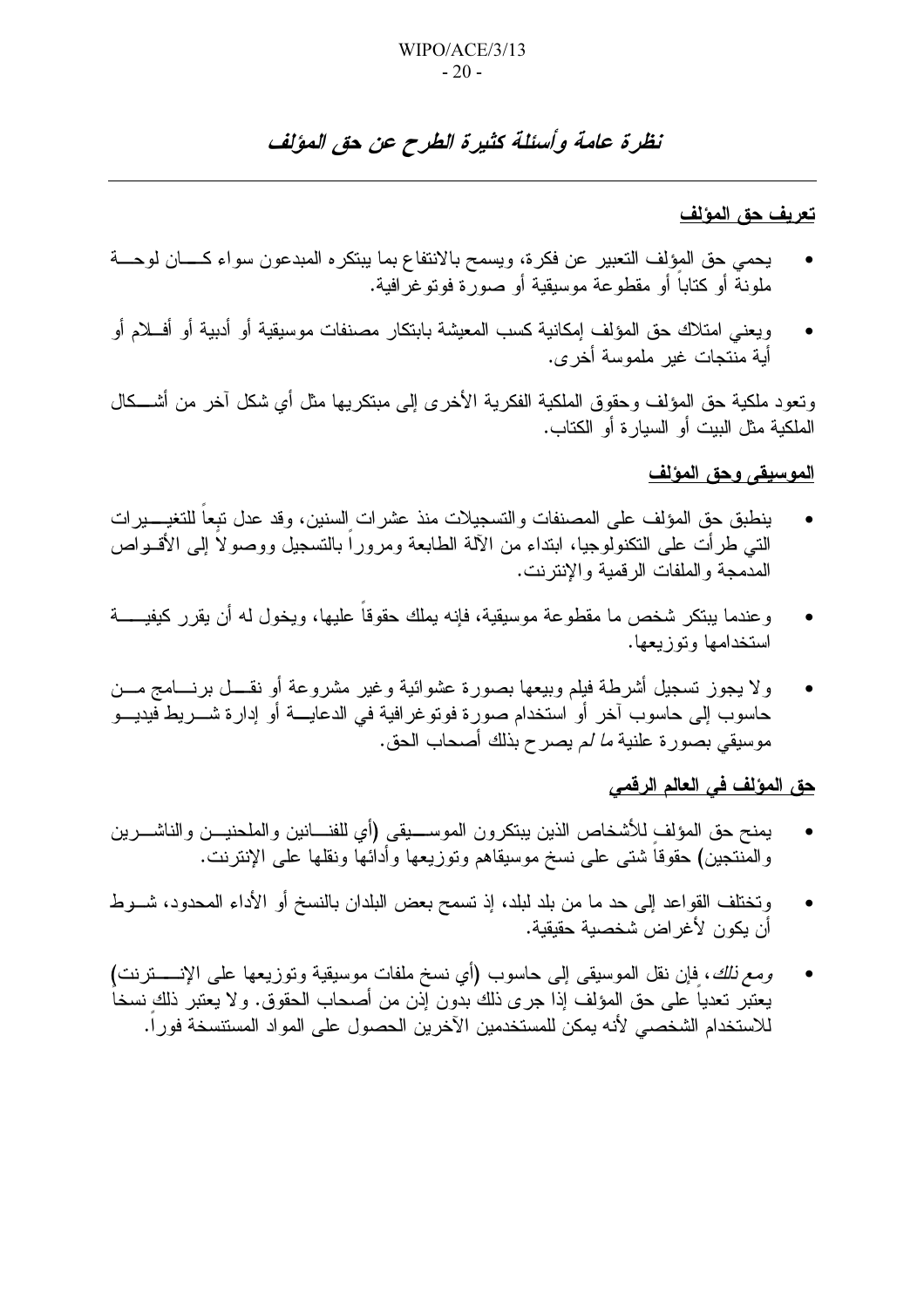## أسئلة كثيرة الطرح عن حق المؤلف

## (١) من يملك بالفعل حق المؤلف في مقطوعة موسيقية؟

الشخص الذي يلحن المقطوعة الموسيقية ويكتب كلماتها أو ناشرها يملك حقوق المؤلف. والفنان السذي يؤدي نلك المقطوعة الموسيقية بملك حقوق أدائه، والشركة التي تسجلها تملك حقوق تسجيلها.

#### كيف يمكن أن نعرف ما إذا كانت مقطوعة موسيقية معينة مشمولة بحق المؤلف؟  $(\mathbf{y})$

كل المصنفات الموسيقية وتسجيلاتها تعتبر مشمولة بحق المؤلف، ونتمتع بالحمايـــــة أيضــــاً بموجـــب الْحَقُوقِ الْمَجَاوِرِةِ لَحْقِ الْمُؤْلِّفِ اعْتِبَارِا مِنْ تَارِيخِ تَأْلَيْفِهَا أَوْ نَشْرِهَا حسب ما يكون الحال. وفي أوروبا، يحتفظ المؤلفون وناشرو الموسيقى بحق المؤلف لمدة ٧٠ سنة بعد وفاة المؤلف، ويتمتع فنــــَانو الأداء و المنتجون بالحماية لمدة ٥٠ سنة بعد نقل التسجيل إلى الجمهور لأول مر ة.

(٣) كيف يمكن أن نعرف ما إذا كان العمل الذي نباشر ه يعتبر قانونياً أو غير قانوني؟

بناء على حق المؤلف والحقوق المجاورة المعمول بها في أكثر من ١٥٠ بلدا، لا يعتبرٍ نسخ المصنــف أو التسجيل المحمى أو تعديله أو ترجمته أو أداؤه أو إذاعته أو نقله إلى الإنترنت عملاً قانونياً ما لـــــم ينص قانون حق المؤلف على استثناءات محددة أو ما لم يصر ح بذلك جميع أصحاب الحقوق.

#### هل يعتبر نسخ مقطوعة موسيقية أو توزيعها عملاً غير قانوني حتى وإن لم يتـــم  $(\epsilon)$ ذلك لتحقيق الربح؟

قد تؤثِّر مسألة النسخ لتحقيق الربح في العقوبات الواجب تطبيقها، ولكنها لا تحدد ما إذا كــــــان هنـــاك مساس بحق المؤلف.

#### هل يعتبر إعداد نسخ للاستخدام الشخصى عملاً غير قانوني؟  $(\circ)$

تنص قوانين بعض البلدان على استثناءات محدودة لحق أصحاب الحقوق في مراقبة أعمال النسخ، مما يسمح بالنسخ للاستخدام الشخصـي. غير أن هذه الاستثناءات لا تنطبق فـــي حالــــة الانتفـــاع بــــالمواد المشمولة بحق المؤلف أو نقلها على الإنترنت، أو توزيع نسخ عنها، أو نسخها من مصادر غير قانونية (في معظم البلدان).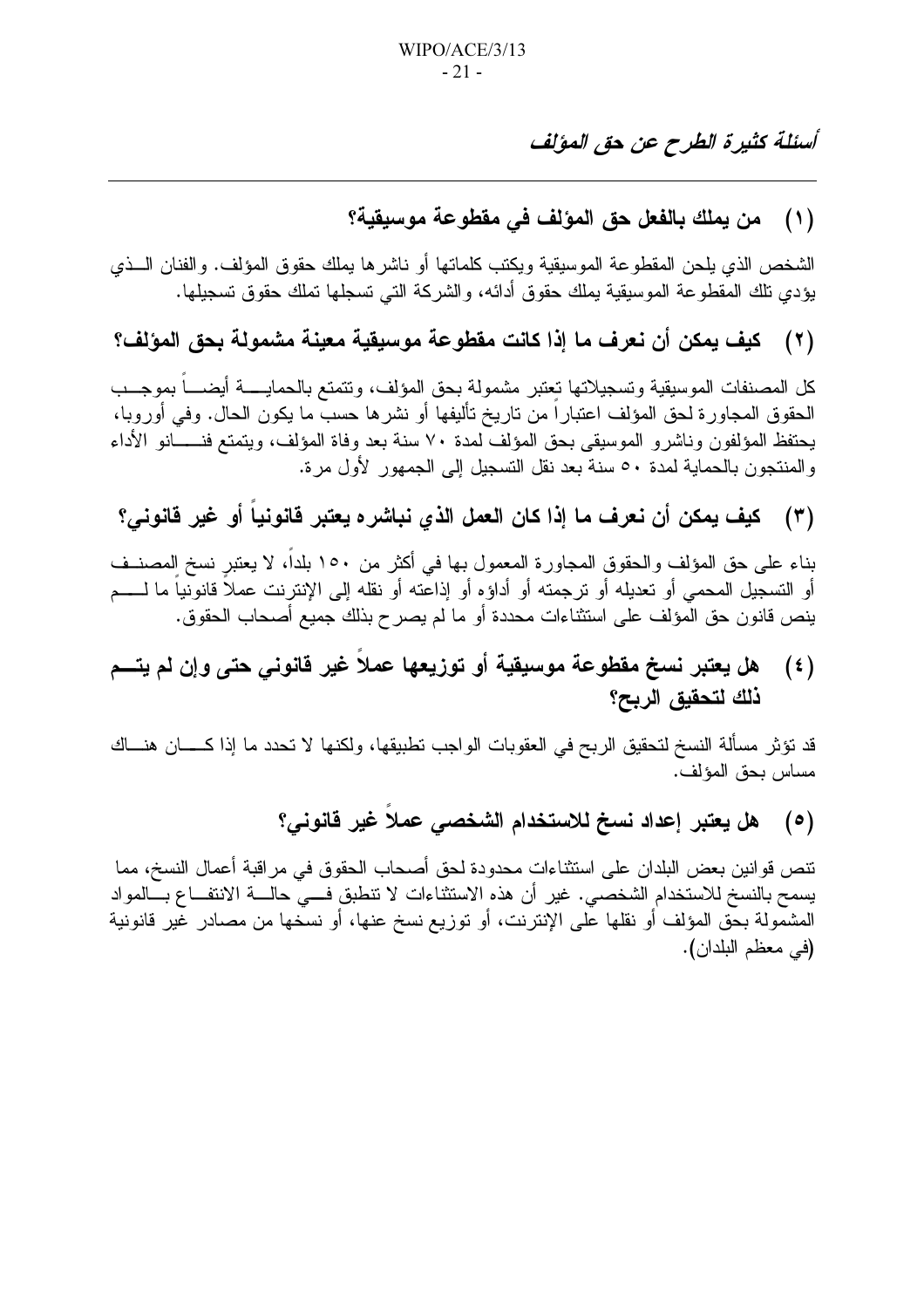(٦) في حالة شراء قرص مدمج بصورة مشروعة، هل يجوز التصــــرف بالموســــيقى المسجلة عليه بدون أي قيد أو شرط؟

عند شراء قرص مدمج بصورة مشروعة، يكون لك الحق في امتلاك القرص والاستماع إليه بصــــورة شخصية كلما شئت. غير أنه لا يجوز إعداد نسخ من القرص أو نوزيع نسخ منه سواء علــــي قــــرص مدمج جديد أو علي الإنتر نت.

(٧) ماذا يحدث في حالة مخالفة القانون؟ وما هي الإجراءات التي يمكـــن أن يتخذهـــا أصحاب الحقوق؟

في حالة استمرار الانتفاع بالموسيقى على الإنترنت بصورة مخالفة لقوانين حق المؤلف، فـــــإن ذلـــك يعتبر في الواقع سرقة لحق المؤلف، ويتعرض السارق للإجراءات القانونية التـــي يتخذهـــا أصحـــاب حقوق حق المؤلف.

(٨) هل تعتبر كل المصنفات الموسيقية مشمولة بحق المؤلف، بما فيــــها المصنفــات التي لم تعد متوفر ة تجارياً؟

نعم، بوجه عام. وإذا كانت بعض التسجيلات القديمة قد سقطت في الملك العام، إلا أن الأغلبية العظمى لتلك التسجيلات التي تظهر على الإنترنت لا تزال تتمتع بالحماية بموجب حق المؤلف.

(٩) ماذا يحدث إذا أردت مجرد نقل بعض الأغاني من حاسوب لمعرفة مــــــا إذا كــــان يجدر بك شراء الألبوم؟

هذا شيء مستحسن إذا سمح لك صاحب الحقوق بذلك، إذ تسمح لك بعض المواقع الشرعية بالاســتماع إلى مقطوعات من أغانـي معينـة أو عينـة من نقل مـحدود من خدمـاتـها من أجل "تذوق" الموسيقـي.

(١٠) هل يجوز نقل مواد من الإنترنت إذا كانت مصحوبة بالتحذير "للحذف في غضـــون ٢٤ ساعة" أو "لأغراض التقييم" أو أي تحذير مماثل؟

لا، لأن هذه التحذيرات تعتبر باطلة ما لم يصرح بها صاحب الحق. فالقانون ينظر فــــي حقيقـــة مـــا يحدث، أي نقل واستنساخ موسيقى الغير بدون إِذْنٍ.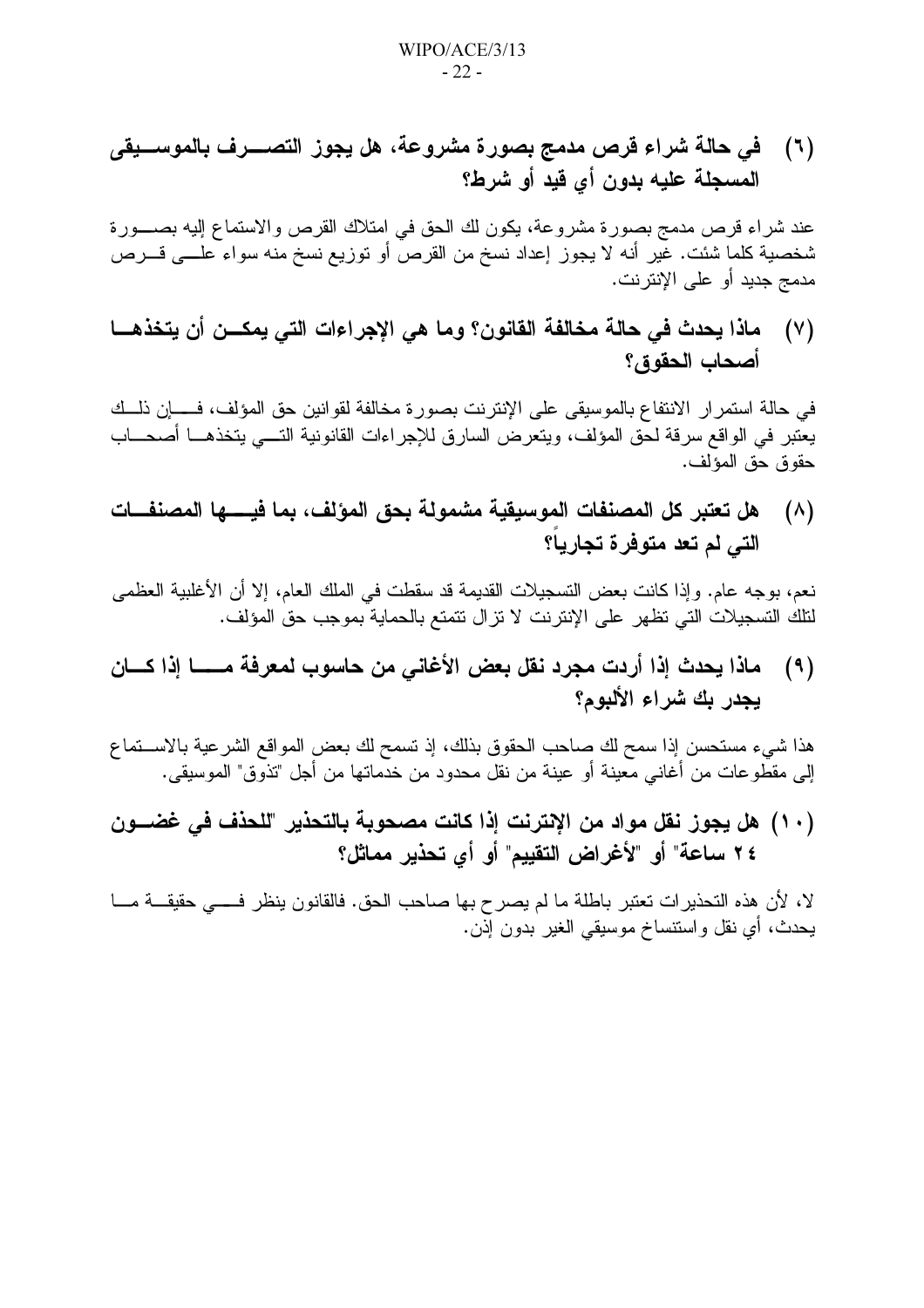(١١) هل يختلف الأمر. إذا كان حجم النقل من الحاسوب كبيراً أو قليلاً؟

من المر جح مخالفة القانون سواء نقلت أغنية واحدة أو ألف أغنية من الحاسوب.

(١٢) هل يعتبر تشارك الملفات عملاً مخالفاً للقانون؟

يعتبر نشارك الملفات بين الند للند غير المصرح به تعدياً على حق المؤلف. وفي الوقـــت الحـــالي، لإ يصرح بتشارك الملفات بين الند للند، لأن أصحاب حق المؤلف لا يرخصون به. ولذلك، يعتبر عمــــلاً مخالفا للقانون.

(١٣) ماذا يحدث إذا نقلت قطعة موسيقية من موقع يوجد في بلد غير بلدي وقد يكسون قانونه مختلفاً عن قانون بلدى؟

تنطوي أنشطة الإنترنت من هذا القبيل على نسخ المصنفات الموسيقية أو نقلها أو توزيعها فــــي كـــلا البلدينَ في أغلب الأحيان. ولذلك، تنطبق عليها قوانين البلدين.

للاطلاع على مزيد من المعلومات، اتصل بالموقع <www.pro-music.org> أو بالاتحاد:

Tel: +44 (0)20 7878 7935 Email: press-office@ifpi.org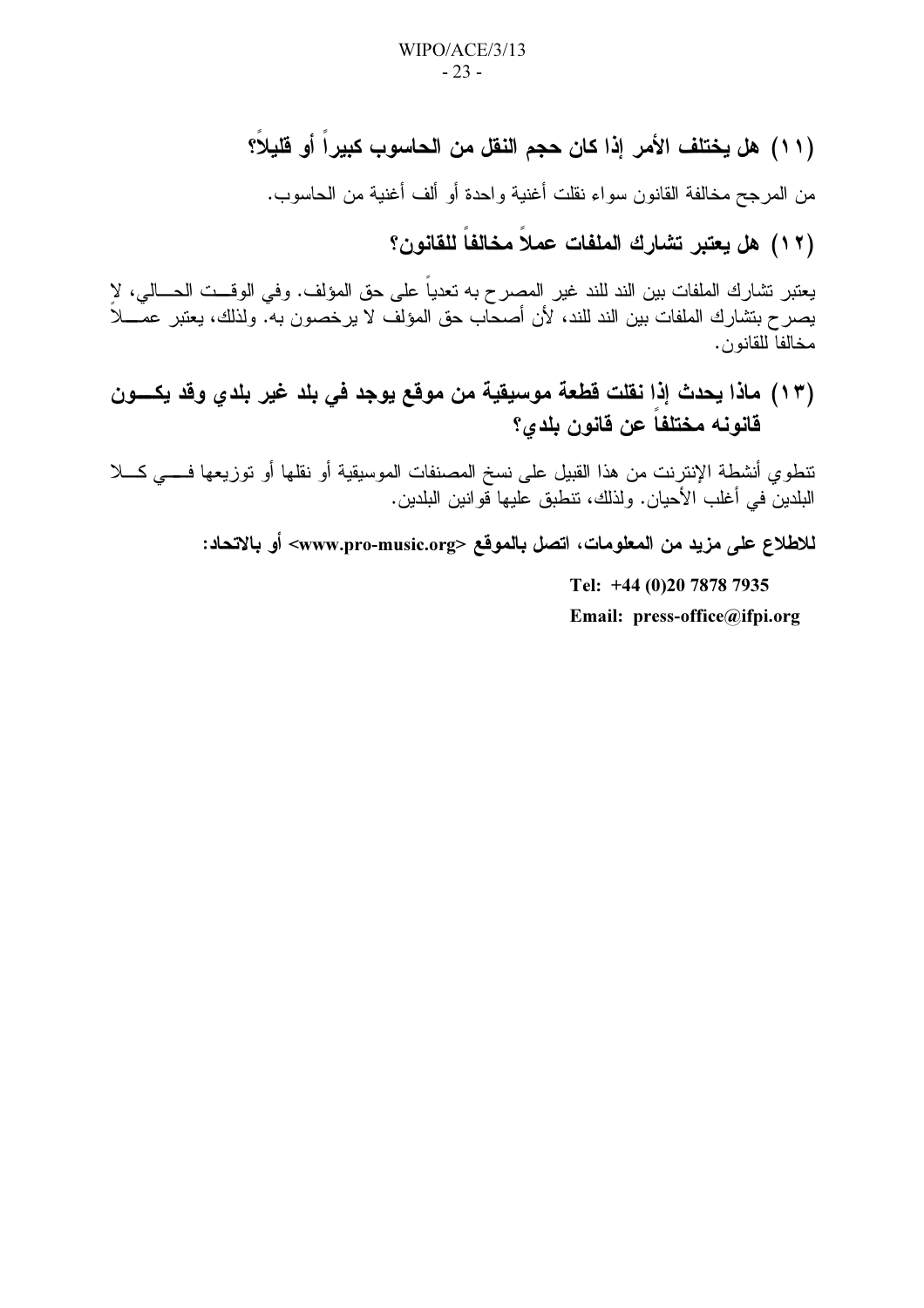ازدهار سوق الموسيقى الرقمية المشروعة

#### المسارات المتوفر ة حالباً

- هناك حالياً ما لا يقل عن مليوني مسارٍ أو ١٦٥ .٠٠ ألبوم تقدمها بعض الخدمات الموســــــيقية على الخط.
	- وهناك ما لا يقل عن ٥٠٠ ٥٠٠ مسار على كل خدمة تتوفر في أوروبا.

#### <u>المواقع</u>

- هناك أكثر من ١٩٠ موقعاً للموسيقى على الخط في أوروبا وأكثر من ٣٢٥ موقعاً في العــــالم. ويشتمل الموقع <www.pro-music.org> الذي يضمّ أنشطة عديدة على فهرس عــــالْمي شــــامل للخدمات المقدَّمة بصورة مشروعة على الخط.
	- وهناك خدمات مشروعة لنقل البرامج من الحواسيب في ٢٣ بلداً أوروبياً.
		- و تتو اجد ١٨ خدمة أور وبية في سوقين أو أكثر .
- وإلى جانب الشركات الأوروبية الكبيرة، هناك الآن خدمات متخصصة تقدم منتجــــات شــــركات الأسطو انات المستقلة مثلاً.
- وتطور مجموعة من الشركات الكبيرة والخدمات المستقلة هذه الخدمات في أوروبا. فمثلاً، تقــدم شركة (Loudeye) التي تملك (OD2) مجموعة من الخدمات في أكثر من ٢٠ بلدا، وتوجد شركة (iTunes) في ١٧ سوقا أور وبية.
	- وفي ٢٣ فبراير/شباط ٢٠٠٦، وصلت مبيعات أغاني شركة (iTunes) إلى البليون.

#### تطور النقل القانوني للموسيقي

بعادل الآن عدد الأشخاص الذين بنتفعون بالخدمات القانونية للموسبقي على الخط عدد الأشخاص الذين يستفيدون من خدمات برنامج الند للند في الولايات المتحدة الأمريكية والمملكة المتحدة، ويستزايد فسي نفس الوقت عدد المستخدمين الشر عيين في الأسواق الأخرى.

- في الولايات المتحدة الأمريكية، تبين من أحدث در اســــة اســـتقصـائية أجرتـــها (Pew internet)  $\bullet$ و (American Life) (وصدرت في ٢ نوفمبر/تشرين الثاني ٢٠٠٥) أن المراهقين الذين كـــــانوا يمثلون في السابق أهم مجموعة تستخدم برنامج الند للند أصبحوا يستخدمون حاليـــــا الخدمــــات القانونية أكثر فأكثر ، وأن ٣٠٪ من المراهقين يستفيدون من كلا النظامين. ويدل ذلك علـــــى أن الخدمات القانونية أحرزت نجاحاً مرموقاً حيث إن نسبة المستخدمين المراهقين لبرنامج الند للنسد كانت ثلاثة مقابل واحد في السابق، حسب إحصائية (Pew internet).
- وفي المملكة المتحدة، يستخدم ١٠٪ من السكان برنامج الند للند عــــــادة مقـــابل ٧٪ للخدمـــات القانونية (حسب تقدير (Jupiter) في نوفمبر/تشرين الثاني ٢٠٠٤).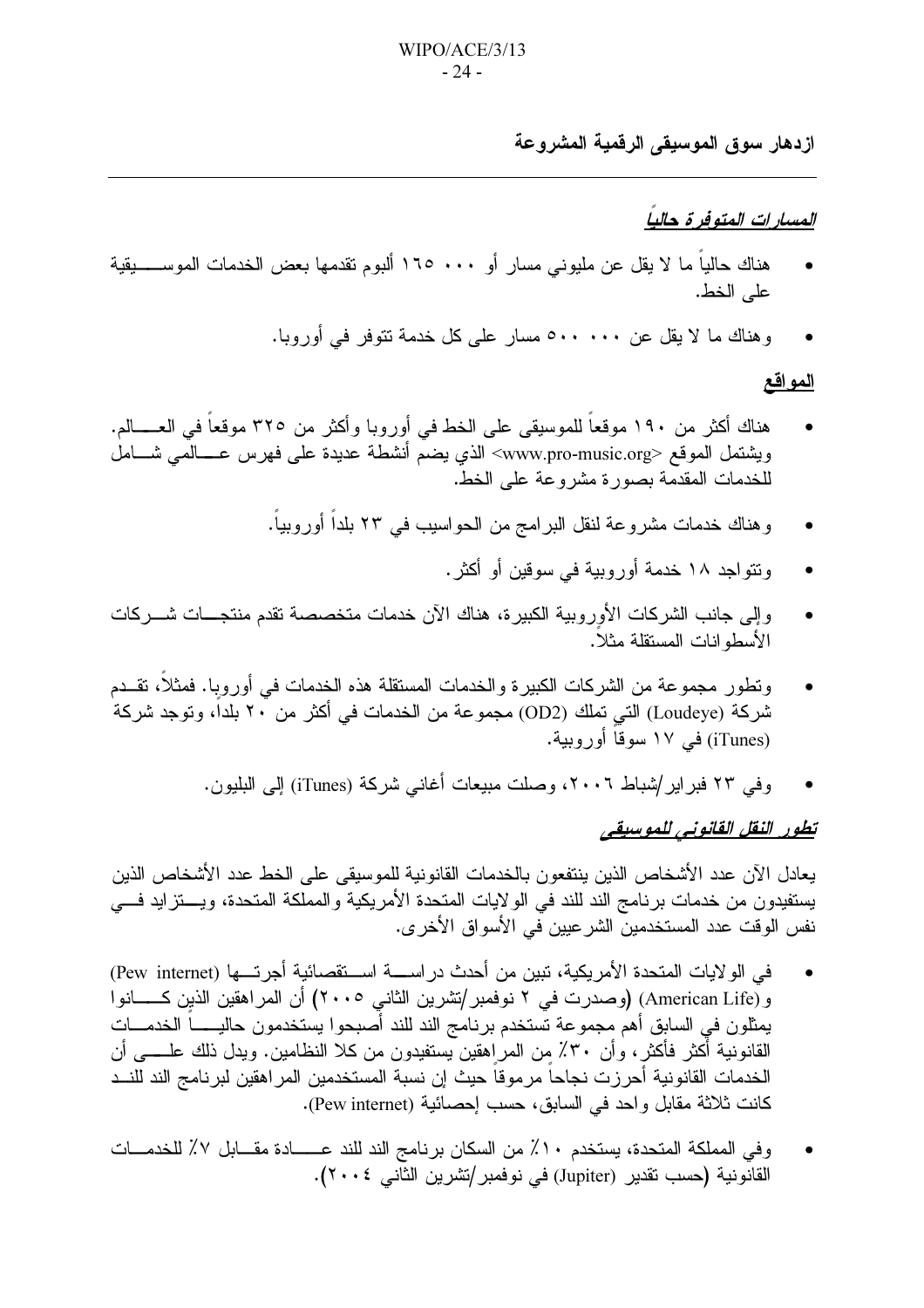وخارج الولايات المتحدة الأمريكية والمملكة المتحدة، يظل استخدام برنامج الند للند أكثر أهميـــة من استخدام الخدمات القانونية، غير أن استخدام الخدمات القانونية أصبح يتزايد باطراد:

- ففي أوروبا، يستخدم ٥١٪ من المنتفعين بالموسيقى الرقمية برنامج الند للند مقــــابل ٢٩٪ مـــن  $\bullet$ المنتفعين بالخدمات القانونية (حسب تقدير (Indicare) في فبر اير /شباط ٢٠٠٥)؛
- وفي ألمانيا، يستخدم ٨٥٪ من الأشخاص الذين ينقلون البرامج برنامج الند للند مقابل ٥١٪ مـــن  $\bullet$ الأشخاص الذين يستخدمون الخدمات القانونية (حسب تقدير GfK في ينـــــاير/كانـــــــون الثـــانـي  $\frac{1}{2}$  (۲...
- وفي كندا، يستخدم ٢٢٪ من الأشخاص الذين ينقلون البر امج برنامج الند للند مقابل ١٢٪ مـــــن الأشخاص الذين يستخدمون الخدمات القانونية (حسب نقدير (Pollara) فــــــــى يونيـــــه/حزيــــران  $.$ (۲۰۰ $\circ$

ومع ذلك، فإن حجم البرامج المنقولة من مصادر قانونية ما زال منخفضاً للغاية بالمقارنة بالمصــــــادر غير ۖ المصر ح بها. ففي كندا مثلاً، كشفت الأبحاث أن هناك ١٤ نقلاً غير قانوني للبر امج مقابل كل نقل قانوني.

#### المبيعات

- ارتفع النقل الأحادي المسار في الولايات المتحدة الأمريكية والمملكـــة المتحـــدة وألمانيـــا وفرنسا إلى ١٨٠ مليون في النصف الأول من سنة ٢٠٠٥ مقابل ١٥٧ مليون في ســــــنة ٢٠٠٤. ويمثل ذلك أكثر من ثلاثة أضعاف حجم النقل في النصف الأول من سنة ٢٠٠٤.
- وفي الولايات المتحدة الأمريكية، في نهاية شهر أكتوبر/تشرين الأول ٢٠٠٥، ارتفع عــدد مبيعات الألبومات الرقمية منذ بداية السنة إلى ١٠٫٩ مليون ألبوم، أي زيادة بنسبة ٢٢٢٪ بالمقارنة بسنة ٢٠٠٤. وبلغ عدد النقل الأحادي المسار إلى ٢٥١,٣ مليــــون، أي زيــــادة بنسبة ١٦٠,٣٪. وتمثِّل الأَلْبومات الرقمية ٢,٦٪ من المبيعات الإجمالية للألبومات مقــلبل ٠٫٧٪ في السنة السابقة.
- وفي المملكة المتحدة، وصل عدد النقل الأحادي المسار خلال الأشهر التسعة الأخيرة مـــن سنة ٢٠٠٥ إلى ١٦٫٩ مليون، أي زيادة تبلغ ٢٫٧ مليون بالمقارنة بنفس الفترة في ســـنة ٢٠٠٤ (حسب تقدير BPI).
- وارتفع عدد الاشتراكات في الخدمات القانونية على الخط في العــــالم إلـــي ٢٠٤ مليـــون مشترك في سبتمبر /أيلول ٢٠٠٥، أي زيادة قدر ها ١٫٥ مليون مشترك حسب التقديــــرات الواردة في النقرير الذي وضعه الاتحاد الدولي لصناعــــة التســـجيلات الصوتيــــة بشــــأن الموسيقى الرقمية، ونشره في يناير/كانون الثانبي.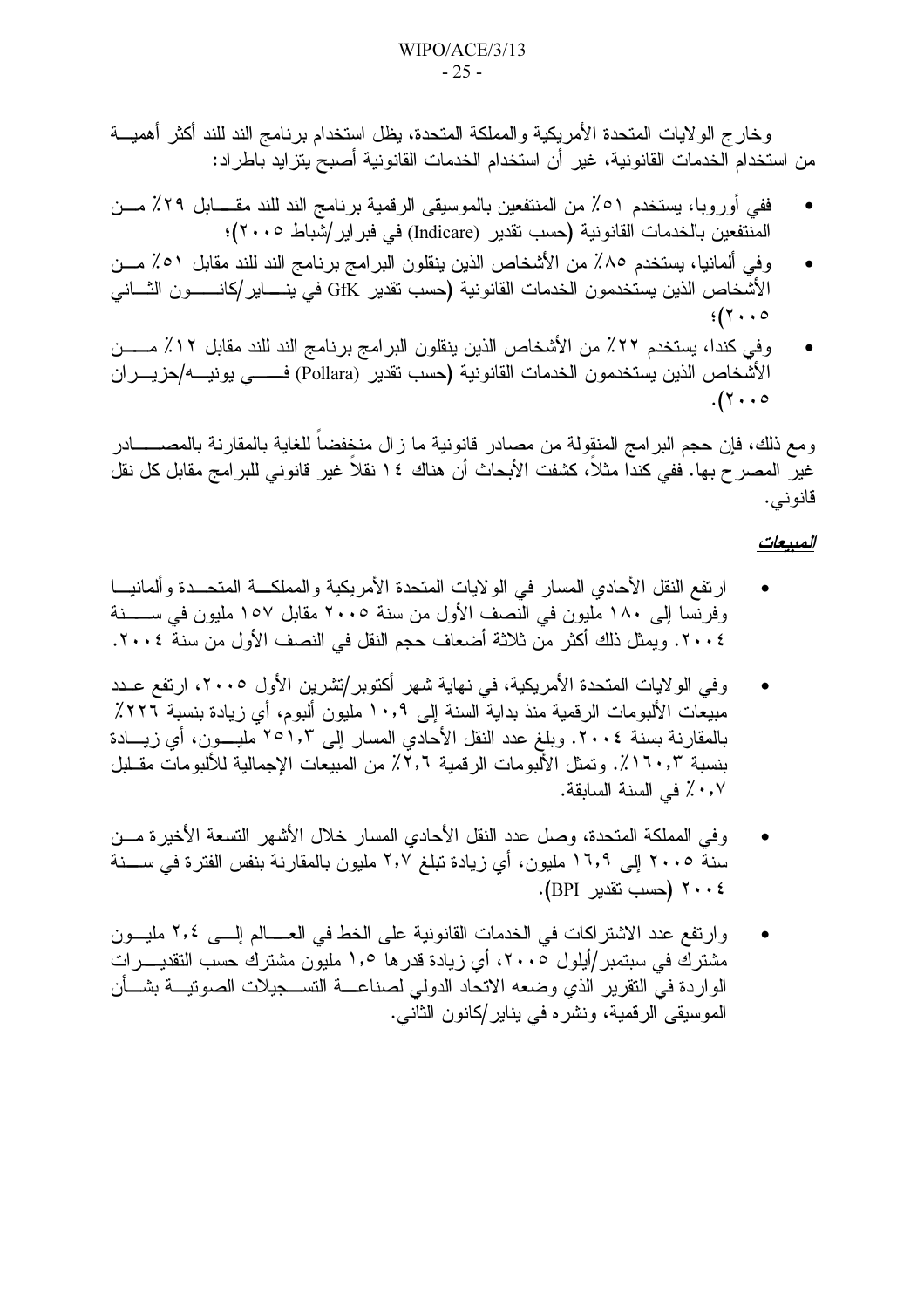مخاطر شبكات الند للند

لاحظ المستهلكون أن استخدام شبكات الند للند قد لا يترتب عليه فقط عواقب قانونية عندما تواجههم ملفات مشتركة بصورة غير قانونية.

- يعتبر الفريق (Kazaa) أكثر المستخدمين لشبكات الند للند في العالم، كمـــــا يعتـــبر أكـــثر المخالفين للمبادئ التوجيهية التي وضعتها المنظمة (StopBadware.org). وأعلن الفريــــق الذي يقع مقره فـي جامعتـي هارفارد وأكسفورد أن أكثر من ٥٩ مليون حاسوب شــــخصـي في الولاّيات المتحدة الأمريكية مزود ببرمجيات تعوق أداء الجهاز (مارس/آذار ٢٠٠٦).
- ورأت المنظمة (Computer Associates International) أن الفريق (Kazaa) يهدد بصــورة رِ ئِيسِية برِ مجيات التجسس (نوفِمبرِ /تشرِين الثاني ٢٠٠٤)، علماً بأن برِ مجيات التجســــس تمثل تطبيقات صغيرة تستقر في الحاسوب ونتقل معلومات إلـــي جـــهات أخـــرى علــــي الإنترنت، ويمكن نقلها ونقل ملفات في نفس الوقت بدون علم المستخدم.
- وكشفت الأبحاث التي أجرتها (TruSecure) أن ٤٥٪ من الملفات القابلة للتنفيذ والمنقولــــة بواسطة (Kazaa) تشتَّمل على برامج سيئة القصد مثل الفيروسات وأحصنة طروادة. وقــد أجريت نلك الأبحاث على أساس عيّنة تحتوي ٤٧٨ ٤ ملفاً في أغسطس/آب ٢٠٠٤.
- وأعلنت (Websense) الشركة المعنية بالأمن على الإنترنت أن ما يناهز نصف الملفــــات القابلة للتنفيذ والمنقولة بواسطة (Kazaa) تشتمل على برامج سيئة القصد (ديسمبر/كـــانون الأول ٢٠٠٤).
- وقد أدرك عدد كبير من المستخدمين أنهم ينقلون ملفات خاطئة لأن الأسماء والمواصفــات أوقعتهم في الخطأ، ويحصلون في النهاية على مواد غير ملائمة.
	- ويستخدم اللواطيون مجتمعات الند للند لنشر مواد خلاعية وإقامة انصالات بالأطفال.
- وتنتشر برامج دود شبكات الند للند بواسطة هذه الشبكات. والبرامج الأكثر انتشاراً هـــــي بر امج (Kazaa). وتحدد عادة المكان الذي يشغله ملف مشـــــترك لأحــــد زبـــــائن (Kazaa) ونتسخ نفسها فيه نحت اسم جذاب مثل إحدى الأغانبي الشعبية. وفي بعض الأحيان، نحـــل برامج الدود هذه محل ملفات قانونية، وتضيف امتداداً قــــابلاً للتنفيـــذ أو مزدوجـــاً لــــهذه الملفات.
- ونيسر هذه الفيروسات وبرامج الدود مخاطر نشارك الملفات الخاصـــــة بصـــورة غـــير مقصودة مع الغير على الإنترنت.